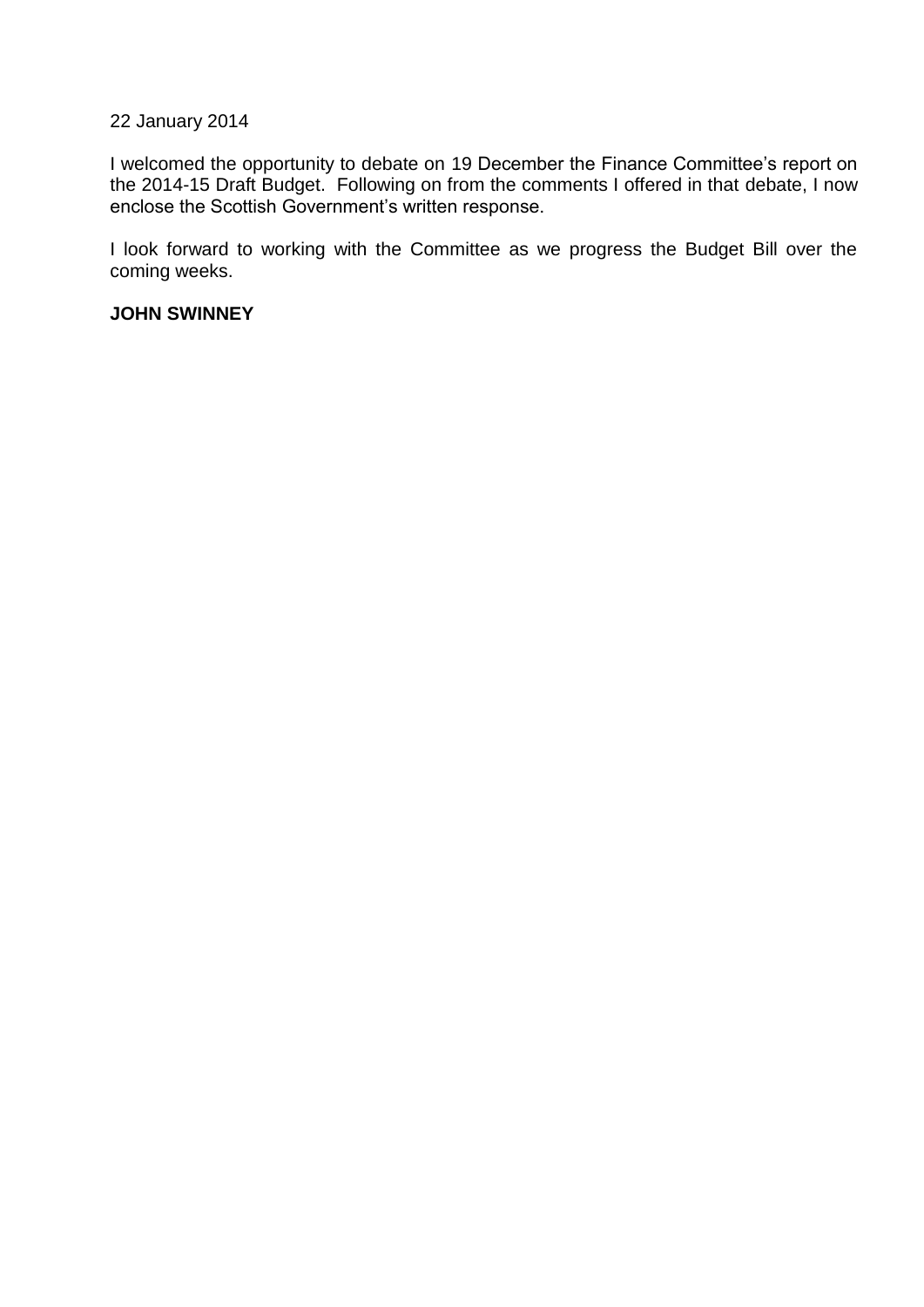The Scottish Government welcomes the Committee's report. Responses to each of the Committee's recommendations are presented below.

## **NATIONAL PERFORMANCE FRAMEWORK**

**18. The Committee very much welcomes the NPF and the emphasis on an outcomes-based approach. However, the Committee believes that the benefits of this approach are not being fully utilised. In particular, there appears to be a lack of clarity in relation to both the purpose of** *Scotland Performs* **and the intended audience**.

The Scottish Government welcomes the Finance Committee's endorsement of the NPF. The Government also welcomes evidence suggesting that Scotland's outcomes based approach to government and National Wellbeing is internationally recognised as world leading. The Carnegie UK Trust in its report Shifting the Dial in Scotland, June 2013 noted:

"We did not expect to find international innovation on our doorstep. But our work has repeatedly found that the Scottish National Performance Framework is an international leader in wellbeing measurement, a sentiment repeated by Professor Stiglitz in his address to the OECD World Forum in India, in 2012."

The purpose of the Scotland Performs website is to provide a continually updated, impartial and transparent stocktake of how Scotland is performing as a nation and as a society against the wide range of indicators set out in the NPF.

The Cabinet Secretary for Finance, Employment and Sustainable Growth hosts a Round Table with members from across the political parties in Scotland, key academics and Third Sector organisations. These provide a forum to share views and ideas on how the NPF and Scotland Performs can be further embedded and improved. The Committee's recommendations will be considered as part of the work of the Round Table.

### **19. The Committee invites the Government to provide details of the exact purpose of the NPF, its intended audience and how it works in practice and recommends that this information is published on the** *Scotland Performs* **website.**

The NPF provides a clear, unified vision of the kind of Scotland we want to see and how our actions will improve the quality of life for the people of Scotland. It is therefore relevant to all of the people of Scotland. Progress is reported through the Scotland Performs website.

The NPF is a single framework to which all public services in Scotland are aligned. It provides a strategic direction for policy making in the public sector, and provides a clear direction to move to outcomes-based policy making. It provides the platform for wider engagement with the Scottish Government's delivery partners including Local Government, other public bodies, Third Sector and private sector organisations.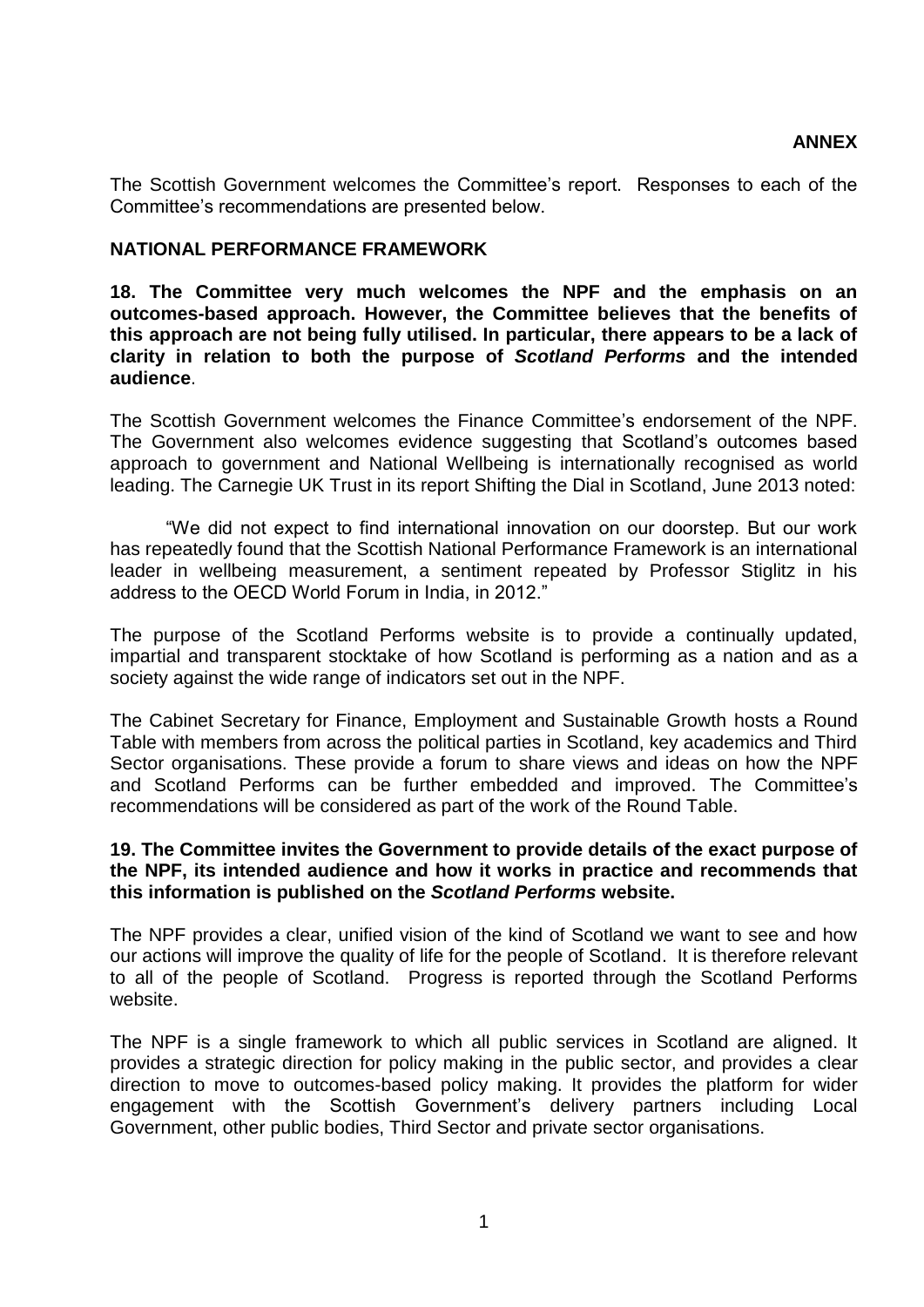The Scotland Performs Round Table is considering how to raise awareness of the NPF and how to improve the website to make it more user friendly and engaging.

## **20. The Committee agrees with the ICI Committee that the purpose of the NPF should include the scrutiny of Government interventions.**

The NPF sets out in the Purpose and National Outcomes the Scottish Government's key social, economic and environmental goals. The measurement set which underpins the NPF is designed to measure the progress that is being made towards these goals.

Through the Scotland Performs website one can see how these measures are performing. Parliamentary Committees are well placed to use Scotland Performs as a source to scrutinise the Government's interventions and progress towards the National Outcomes.

As part of the Draft Budget process, the Government produced performance scorecards to assist Committees in their scrutiny process. We will be seeking feedback on the use of the scorecards.

## **21. The Committee asks if, and to what extent the four principles of financial scrutiny are reflected in the NPF.**

The principles are key components to the successful delivery of the Purpose and National Outcomes. They are embedded in Scottish Government processes and procedures, including the Scottish Public Finance Manual (SPFM).

## **Spending and Outcomes**

**31. The Committee asks whether in seeking to enhance the usefulness of the NPF the Government has any plans to move towards a more substantive approach to linking performance and resource similar to jurisdictions such as the State of Virginia.** 

Since 2007, the NPF has provided a strategic direction for policy making in the public sector, provided a clear direction to move to outcomes-based policy making and has been fully integrated within our spending plans.

Each government portfolio is required to set out how its spending plans support the delivery of the National Outcomes and this is set out in the form of a strategic overview in each portfolio chapter in the Budget document. The Budget also gives financial effect to the layers of policy development, consultation and decision making with delivery partners about the direction of the Government's policies and programmes.

As part of the Draft Budget process, we produced performance scorecards to assist Committees in their scrutiny of the Draft Budget.

The Scottish Government considers that the links between spending and outcomes are clear. However, we will be happy to consider suggestions from committees about how the linkages could be strengthened.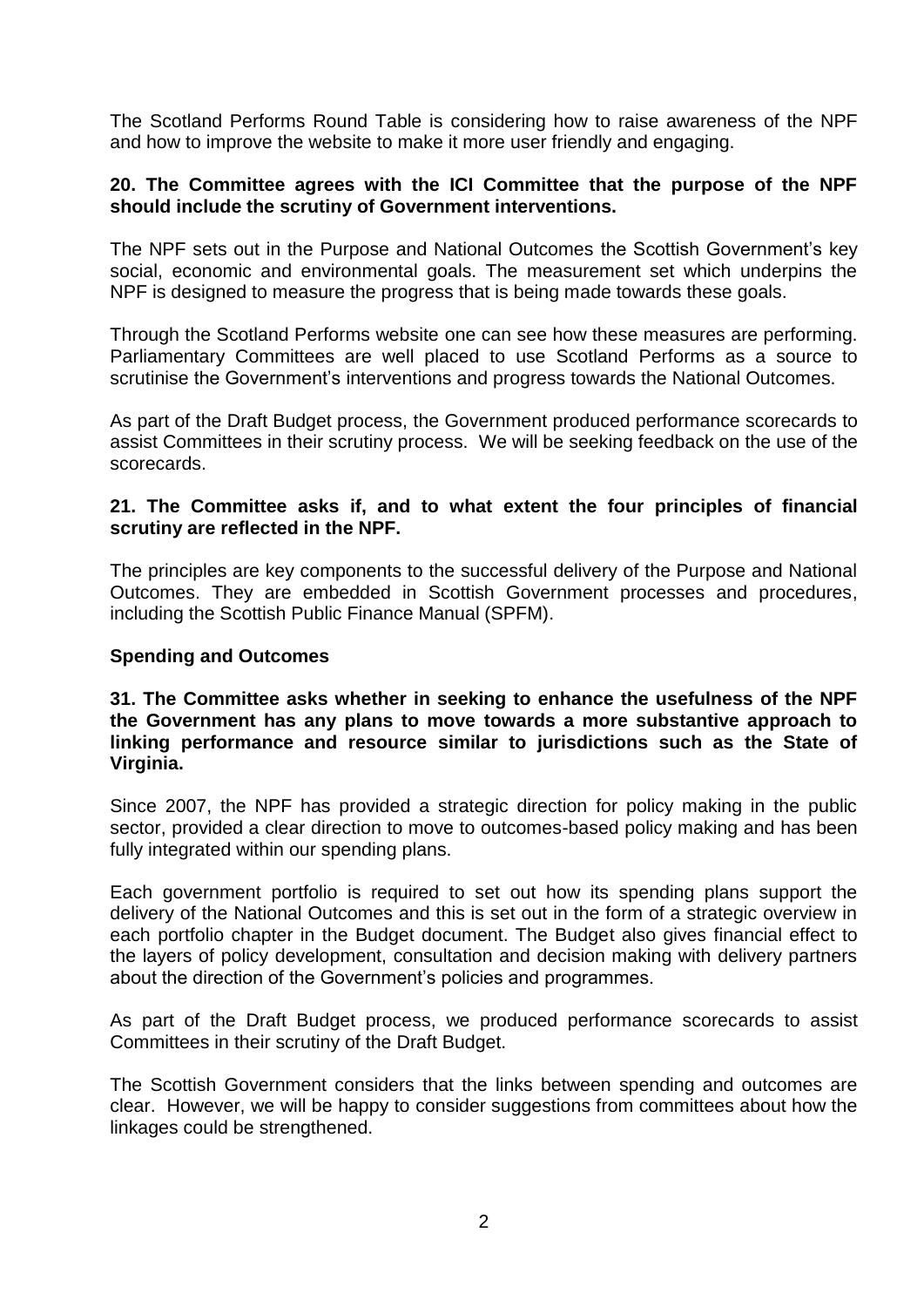**32. The Committee invites the Government as recommended by the ICI Committee to review the template for the draft budget document to improve the linkage between expenditure and the NPF.** 

The Scottish Government currently has no plans to change the format of the draft budget document.

**33. The Committee invites the Government as recommended by the ICI Committee "to review the use of Logic Models in the context of the NPF" and to "publish a policy or guidance note showing when it considers such modelling would be beneficial and should be undertaken and when it is felt it would not be appropriate."** 

The Scottish Government is exploring how best to assist business areas in aligning their policies and activities with the NPF. The use of logic modelling will be considered as part of this. We will also consider whether there should be a published guidance note on the use of Logic Modelling and the NPF.

## **34. The Committee also agrees with the ICI Committee that the Government should "publish a short summary" of where it currently utilises Behaviour Change techniques.**

The Scottish Government has developed its own Individual, Social and Material (ISM) approach to influencing behaviours. It is a practical tool for policy makers and practitioners which has been developed within the area of climate change. It is being used to take a fresh look at policy and delivery challenges and how the Government and others can best influence people's behaviours to help achieve our climate change targets.

The ISM approach to influencing behaviours is applicable to areas beyond climate change and the ISM user guide (published in June 2013) included case studies from both health and transport safety to encourage wider use of the tool. <http://www.scotland.gov.uk/Resource/0042/00423436.pdf>

We published an ISM Progress Report in October 2013 which highlighted how the ISM tool is being used within the area of climate change, including sustainable transport and housing.<http://www.scotland.gov.uk/Resource/0043/00437127.pdf>

This included a case study focused on walking for short journeys instead of taking the car, which will inform the forthcoming Walking Strategy.

## **Impact on Policy**

### **37. The Committee would welcome clarification in relation to how Scotland Performs will be embedded within the policy-making community across the public sector including the Scottish Government.**

The NPF is part of a transformative shift in how policy is made and is a key enabler of public service reform. By aligning the whole public sector around a common set of goals, we can deliver lasting collaboration and partnership working. Different organisations are now working towards shared goals defined in terms of benefits to citizens, rather than simply efficient service delivery. An example of this is the Strategy for Justice in Scotland,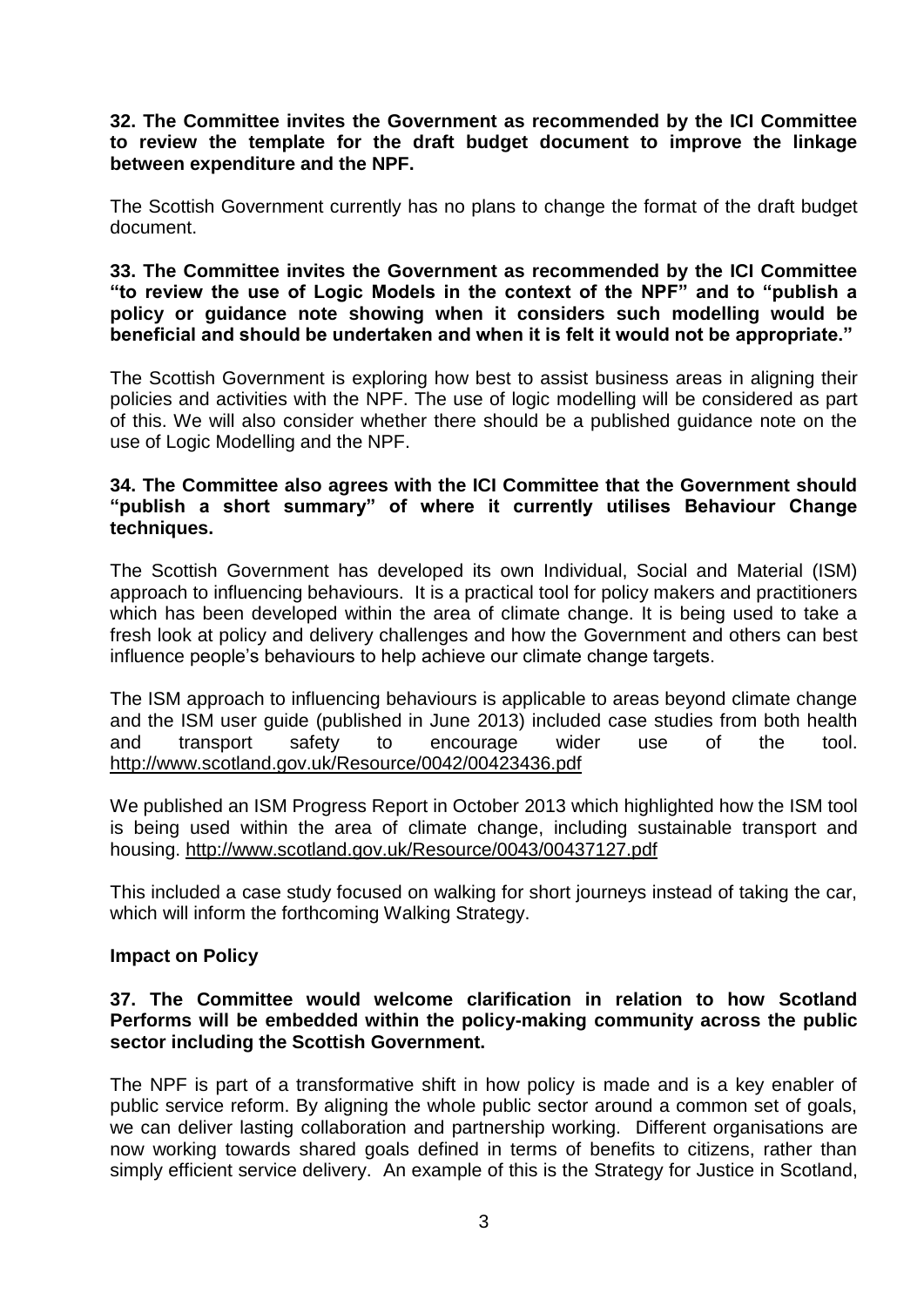which is an outcomes-focused plan, developed and committed to collectively by the Scottish Government, the Courts, the Prosecution Service, the Prison Service and other agencies. It involved the joint identification of the key priorities for action, based upon sound evidence, and sets out a coordinated response, which requires working across boundaries, to deliver a wide range of financial and societal benefits.

The Government accepts that there is work to be done in embedding and improving the NPF and so the Scotland Performs Round Table is exploring how the following can be improved:

- Engagement with Parliament
- Public participation and engagement
- Presentation and awareness of Scotland Performs
- Coverage of the indicator set

As a result of these discussions, the Government will gather evidence in the form of case studies to show how the NPF has become embedded in policy making and what more can be done to further embed it.

## **National Indicators**

## **45. The Committee recommends the inclusion of an indicator which measures median household disposable income.**

A subgroup of the Scotland Performs Round Table has been established to review the coverage of the indicator set, investigate possible improvements and make recommendations. The Government will ask the subgroup to consider the Committee's recommendation.

## **46. The Committee recommends greater clarity in relation to prioritisation within the NPF including details of the "hierarchy in Scotland Performs."**

The Government's vision for a successful Scotland is described and measured in five parts which support and reinforce each other:

- The Purpose sets out the direction and ambition for Scotland
- The Purpose Targets are high level targets that show progress towards the Purpose
- 5 Strategic Objectives describe where we will focus our actions
- 16 National Outcomes describe what we want to achieve and the kind of Scotland we want to see
- 50 National Indicators enable us to track progress towards the Purpose and National Outcomes

Each part of the framework is directed towards, and contributes to, a single overarching Purpose.

The Government agrees with the views expressed by Professor Joseph Stiglitz in his evidence to the Economy Energy and Tourism Committee on 27 February 2013 ) that a dashboard of indicators (as we have in the NPF), covering the different aspects of National Wellbeing, is an appropriate approach to be taking.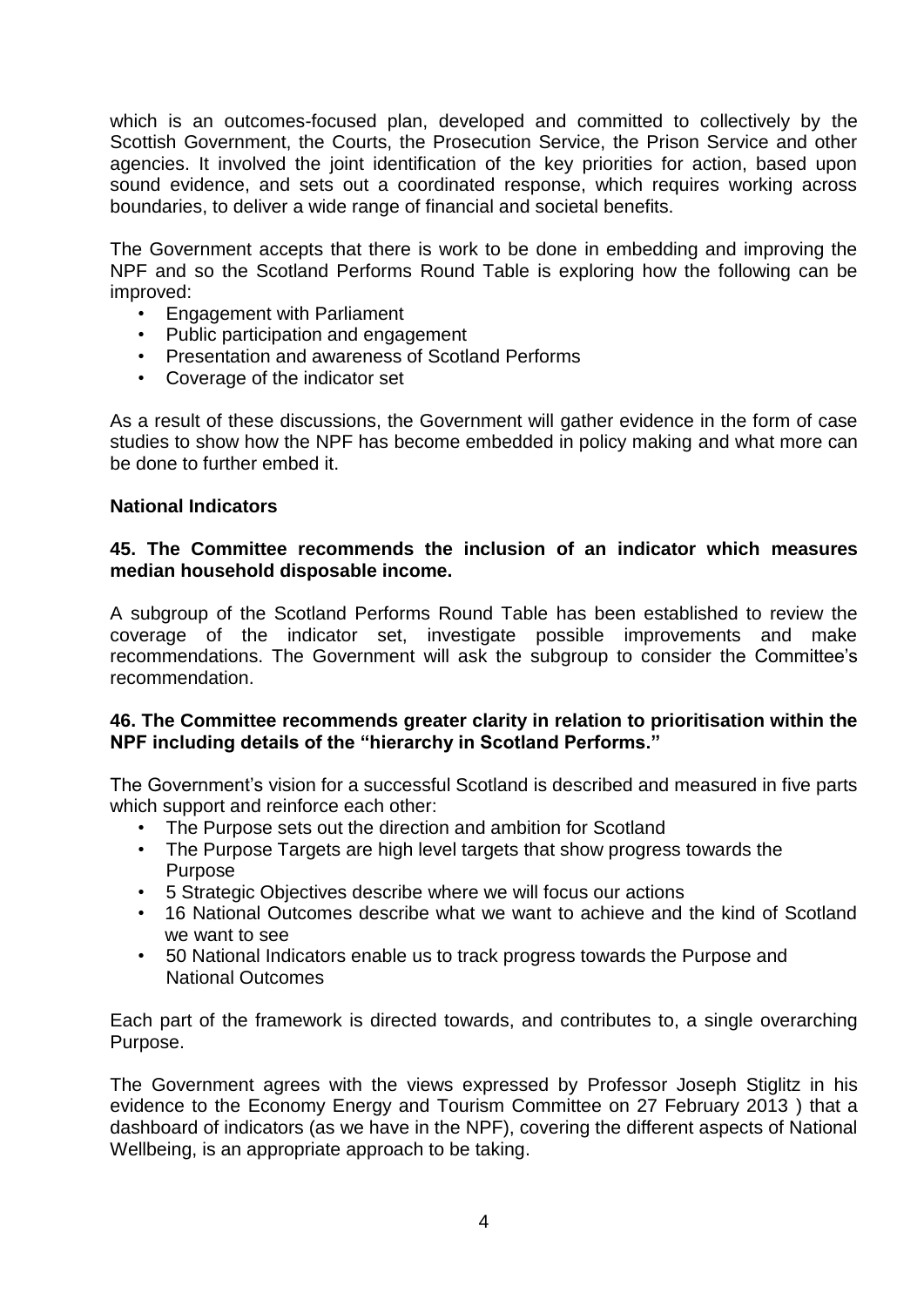# **PREVENTATIVE SPENDING**

## **53. The Committee invites the Government to provide an overall assessment of the progress that is being made towards a preventative approach as specified in the Written Agreement.**

The Scottish Government has already provided an update on progress in delivering a more preventative approach, with a range of information set out in the Budget document, including the annex on public service reform, and the associated performance evaluation material published alongside the Budget. We have subsequently provided a range of evidence to committees as part of the scrutiny process and further information is provided elsewhere in this response, including on progress in taking forward the three change funds and updated Single Outcome Agreements.

## **54. The Committee asks if, and to what extent the four principles of financial scrutiny inform the Government's approach to preventative spending.**

As noted in response to recommendation 21, the Government confirms that the principles of affordability, prioritisation, value for money and integration between public service planning and performance and financial management apply across its activities, including the delivery of a more preventative approach. This is evidenced, for example, by the guidance we have offered to public sector partners on the importance of an outcomes focused approach to public spending and the delivery of public services.

## **Change Funds**

## *Reshaping Care for Older People (RCOP) Change Fund*

### **58. The Committee welcomes the additional funding which has been allocated to the RCOP Change Fund but is concerned about the limited contribution which some local authorities appear to be making and asks the Government to provide details of how much new money has been provided by local authorities.**

There was no formal requirement for Local Authorities to add additional funds to their Change Fund allocations. Nevertheless, the latest self-reporting returns (October 2013) show that 14 Change Fund partnerships (made up of the Local Authority, the Health Board, the Third Sector and the Independent Sector) chose to make such an additional local allocation. In total, this amounted to an extra £11.5 million contribution added locally to the central allocation of £80 million for 2013/14. This figure does not include 'in kind' contributions such as dedicated staff time, which in most cases have been substantial. Including carry-forward from 2012/13, the total amount available to Change Fund partnerships for the Change Fund for older people's services is £119.6 million for 2013/14.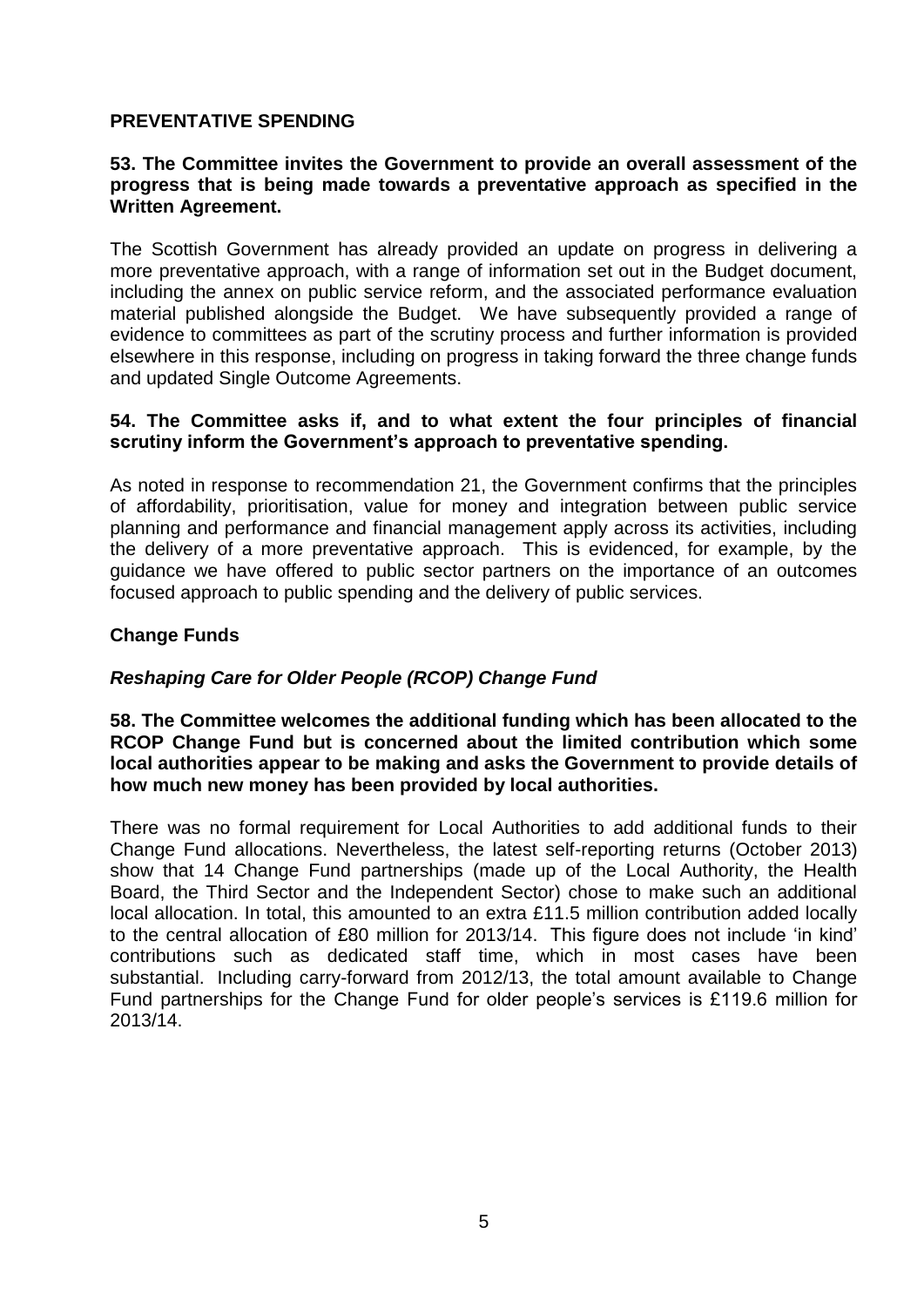## *Early Years (EY) Change Fund*

**64. The Committee is concerned about the limited contribution which some local authorities appear to be making towards the EY Change Fund and asks the Government to provide details of how much new money has been provided.** 

#### **and**

### **65. The Committee also asks the Government to provide evidence of the additional resources which the EY Change Fund has leveraged within local authorities to support early intervention.**

The Early Years Collaborative was launched in October 2012 – the world's first multiagency, local, quality improvement programme delivered at a national scale to give children the best start in life. This approach is ensuring Community Planning Partners can easily learn from each other and from recognised experts, leading to service improvement and supporting the shift to prevention and early intervention.

A new generation of Single Outcome Agreements has been finalised by Community Planning Partnerships, which include a focus on making a decisive shift to prevention, built on a clear and shared understanding of local needs and priorities

In June 2013, Community Planning Partnerships (CPPs) provided their annual returns detailing their Change Fund activity and spend. These returns provide us with strong evidence of a move to prevention and early intervention. The returns also indicate that significantly more is spent on the early years by Health Boards and local government than is captured by the Change Fund. The additional spend is estimated to be around 10 times the £272.5 million minimum agreed contributions invested in the Early Years Change Fund. From the 29 CPPs that provided a breakdown in figures, 12 reported local authority spending above the Change Fund guidance levels.

CPP returns do not specify what new money has been provided by local authorities. The Government has always been clear that resources from both local authorities and Health would largely be from realigned budgets. There was some variation in the returns from CPPs, which is to be expected from a first round of returns. We therefore intend to be more explicit about information sought on early years spend across services in future returns.

The Early Years Change Fund contributions from Scottish Government, local government and Health are outlined in the following table. The Scottish Government contribution includes the initial Change Fund allocation of £50 million plus £2.25 million from the Positive Futures (Early Years) core funding over the current spending review period. The contributions from Health and local government are the minimum agreed contributions, as set out in the Early Years Taskforce Shared Vision and Priorities Paper (published March 2012):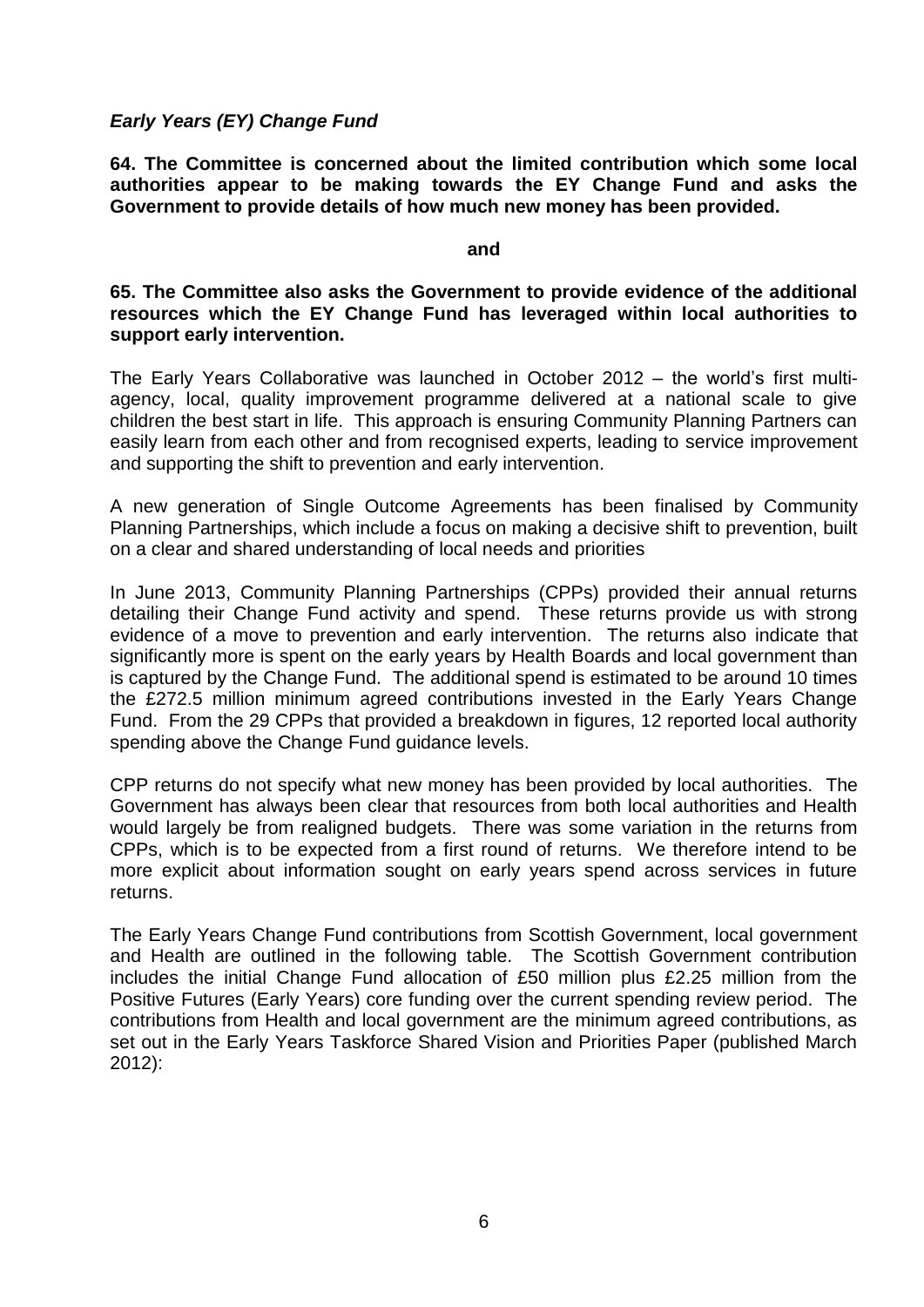|                            |       | 2012/13   2013/14   2014/15   2015/16   Total |       |     |        |
|----------------------------|-------|-----------------------------------------------|-------|-----|--------|
|                            | £m    | £m                                            | £m    | £m  | £m     |
| <b>Scottish Government</b> | 11.25 | 15.25                                         | 17.25 | 8.5 | 52.25  |
| Health                     | 36    | 39                                            | 42    |     | 117    |
| <b>Local Government</b>    | 20    | 35                                            | 50    |     | 105    |
| Total                      |       |                                               |       |     | 274.25 |

The £52.25 million of Scottish Government funding is new money, with the Early Years Taskforce making decisions on where this Scottish Government funding is to be allocated.

# *Reducing Reoffending (RR) Change Fund*

## **68. The Committee notes the recommendation of the Justice Committee that the Scottish Government provides funding for an additional year to allow the projects to run for the full three-year period as originally planned.**

The RRCF was established to grant funding to newly created Public Social Partnerships (PSPs) between Third and Public sector organisations which would co-design and deliver mentoring services to offenders. The RRCF was structured to run from 2012-15, with the first year funding (2012-13) primarily to support the development of the PSPs and design of services, followed by a two year delivery period (2013-15).

The RRCF's delivery grants were clearly limited to two years, with the specific expectation that the public sector members of the various PSPs (ie Community Justice Authorities, Scottish Prison Service etc) should be planning from the outset to ensure that they could provide sustainable funding for successful projects at the end of the 2 year delivery period.

As noted in paragraph 67 of the Finance Committee's report, the SG has indicated to PSP organisations that they are aware of their concerns that their projects will not be able to demonstrate effectiveness and secure sustainable funding before the end of the RRCF in March 2015. A sub-group of the Funding project in the Reducing Reoffending Programme has been established which will assist the PSP partnerships in their efforts to securing future funding.

## **Disinvestment**

**80. The Committee is concerned that there appears to be a real lack of evidence of the necessary disinvestment taking place to support the shift towards a preventative agenda. Without this disinvestment in existing services it is difficult to see where the additional resource for preventative services will come from.** 

#### **and**

**81. The Committee asks whether the Government is content with the progress being made by public bodies in carrying out the necessary disinvestment to unlock resources for a preventative approach.** 

**and**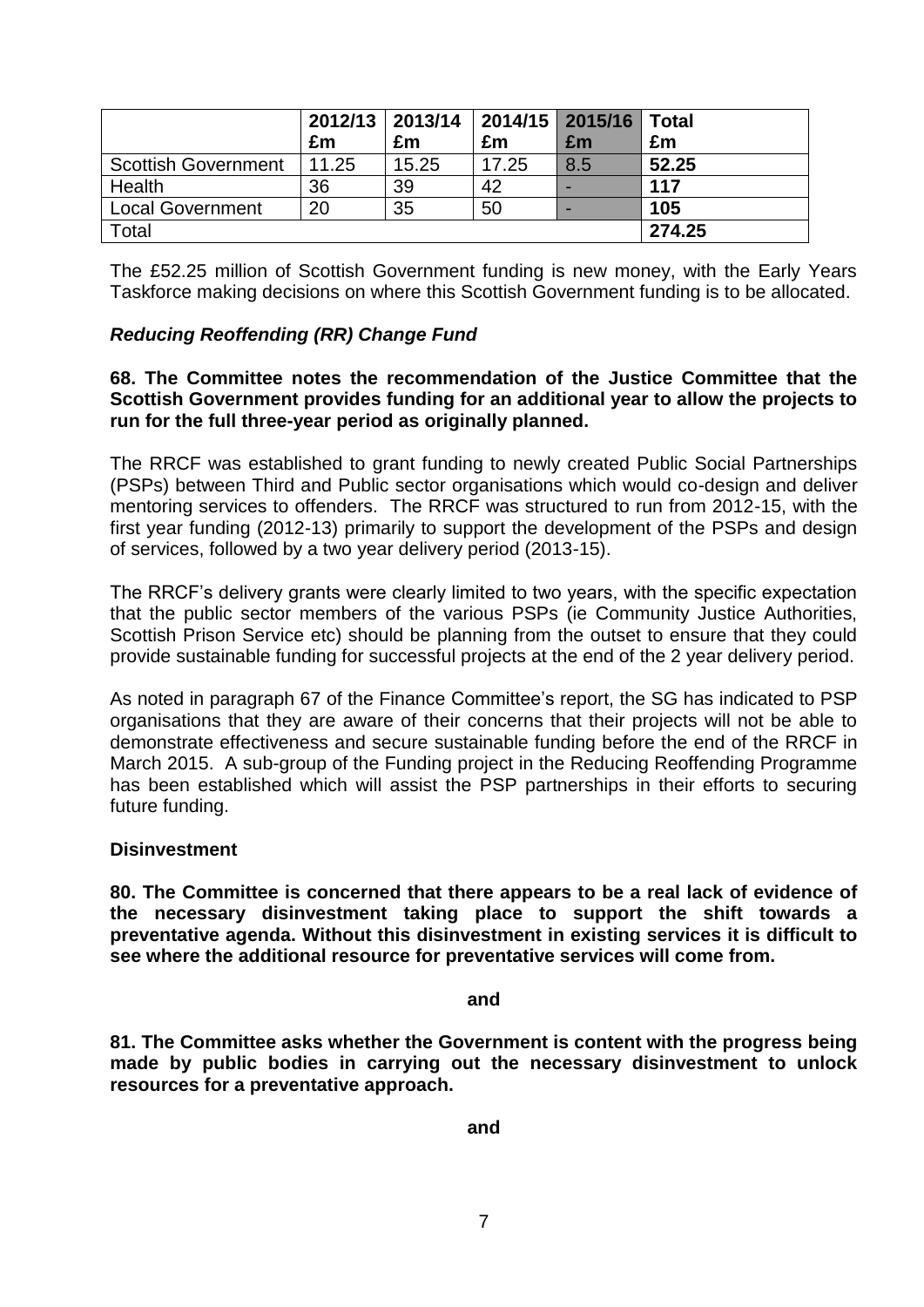## **82. The Committee also asks the Government to provide examples of resources being unlocked for preventative measures through a disinvestment in existing services.**

### **Overview**

The shift to prevention is an important part of how we deliver public service reform in Scotland and the Scottish Government is working on supporting the continued shift towards a more preventative approach.

The Scottish Government does not consider disinvestment alone to be a key indicator for Prevention. Our prevention priorities are:

- for preventative action to achieve improved outcomes that tackle inequalities and reduce demand
- to identify interventions and improvement methods that work & systems to share practice
- to incentivise action or unblock barriers to change to enable locally appropriate, assets based responses

Community Planning Partnerships and Public Bodies will play a decisive role in creating this shift to prevention. New draft Single Outcome Agreements which CPPs agreed in Summer 2013 with Ministers and Council Leaders have a particular focus on prevention and reducing inequalities, especially around 6 policy priorities<sup>1</sup>, as do many of the associated development plans which set out improvement priorities for each CPP.

How resources are used to support prevention is critical, but making this happen is about much more than disinvestment. Prevention is an important part of current and future Scottish spending plans. This is reflected in how resources are directed, but especially in how we expect resources to be used.

The Scottish Government expects CPPs and community planning partners to be clear about the total collective resources available and to ensure resources are deployed towards priority outcomes identified in their SOAs. The Agreement on Joint Working on Community Planning and Resourcing, co-signed by Scottish Ministers, COSLA and the Chair of the National Community Planning Group and published alongside the draft Scottish Budget in September 2013, makes these expectations clear. CPPs understand that we expect early progress on this, and the National Community Planning Group will seek regular updates on how CPPs are responding. The Accounts Commission and Auditor General identified understanding and deployment of resources towards shared priorities as a key development challenge for CPPs in their March 2013 report *Improving Community Planning in Scotland*. We anticipate that their reports from a further five CPP audits during 2014 should provide additional insight on progress being made on this theme.

<sup>————————————————————&</sup>lt;br><sup>1</sup> (Economic recovery and growth; Employment; Early years; Safer and stronger communities, and reducing offending; Health inequalities and physical activity; Outcomes for older people)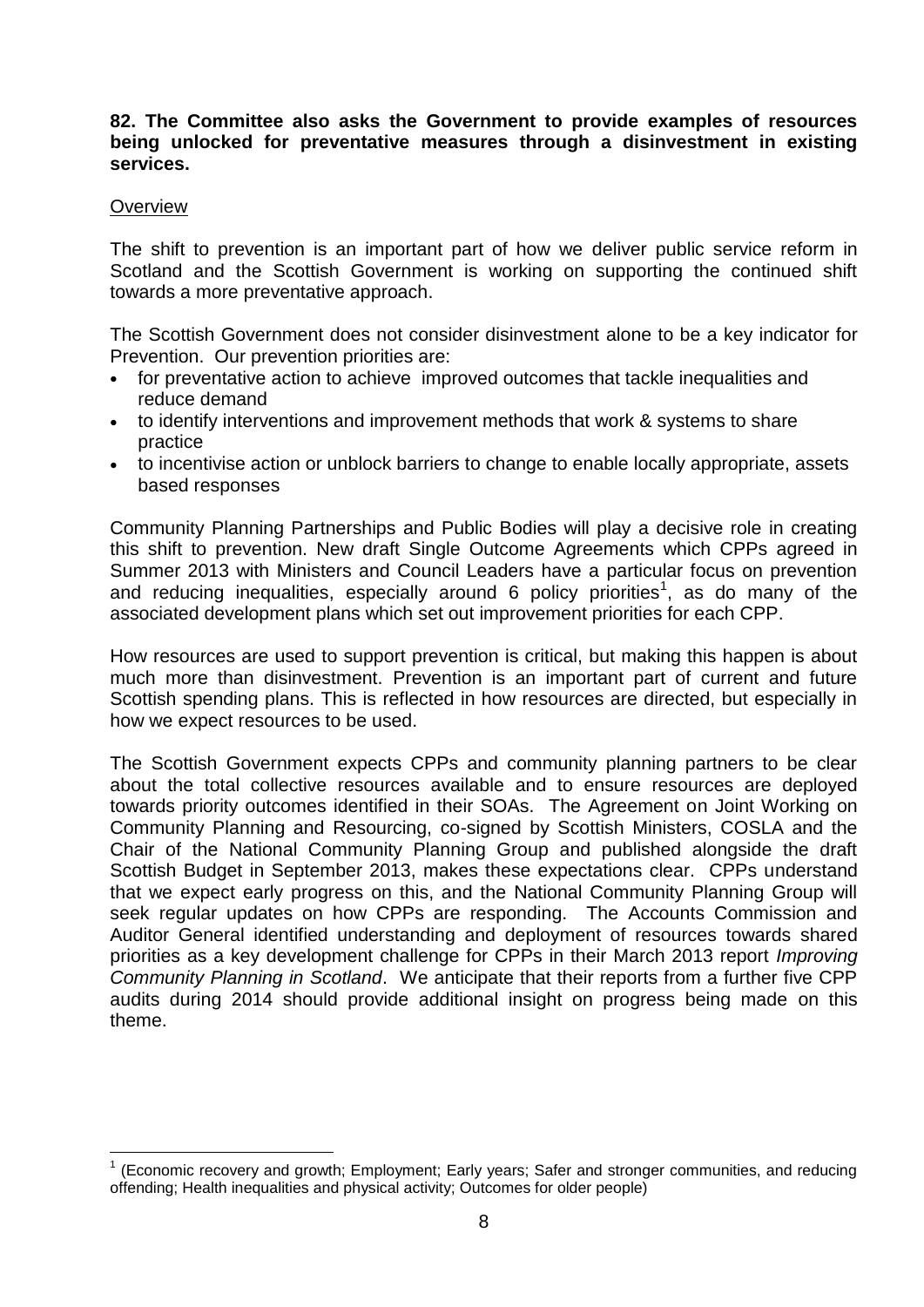## Sectoral progress

The **Public Bodies (Joint Working) (Scotland) Bill**, which puts in place the legislative framework to integrate health and social care, and which the Committee recently considered at Stage 1, places requirements on Health Boards and Local Authorities to integrate budgets for health and social care services for adults, and to focus strategic planning for health and social care provision on preventative and anticipatory care. This approach builds upon the work taken forward in recent years by the Scottish Government, Health Boards and Local Authorities, on the Integrated Resource Framework for health and social care, which enables public bodies to understand more clearly patterns of spend, activity and outcomes in relation to specific populations of need and care groups.

NHS Boards play a pivotal role in ensuring that CPPs are well placed to support a preventative approach and tackle inequalities, as will the integrated health and social care partnership arrangements put in place under the new legislation. The latest local delivery plan guidance for NHS Boards (published 29 November 2013) makes clear that these plans should include a focus on "locally developed improvements with a strong emphasis on changes to NHS services which reduce future demand by preventing problems arising or dealing with them early on. Targeting those communities where health is poorest is key". We will look to NHS Boards to describe, in their local delivery plans, the progress that they are making towards establishing effective strategic planning arrangements with their Local Authority partners, as per the requirements of the Public Bodies (Joint Working) (Scotland) Bill.

NHS Boards have successfully delivered efficiency savings for the last five years on average of 3%. These resources are retained and reinvested to support national and local priorities including shifting spend to prevention.

The **Reshaping Care for Older People Change Fund partnerships**, which include Health Boards, Local Authorities and Third and Independent sector organisations, are continually improving and using local information to drive performance improvement and to inform their Joint Commissioning investment and disinvestment decisions. For example, the East Lothian Change Fund partnership placed each of its Change Fund projects on a risk and value grid. This led to substantial disinvestments and investment in a new cross sector Intermediate Care project to directly address priorities for care of older people.

Year 1 returns from Community Planning Partnerships (June 2013) on the **Early Years Change Fund** provide us with positive examples and commitments toward the preventative spend agenda.

At a local level, tests of change are helping identify the things that work in practice and to focus efforts and resources in these areas. Our understanding of what makes the greatest difference is growing and allowing for a focus on doing some things differently and ultimately stopping doing those things that are not effective. The **Early Years Collaborative** is also ensuring that Community Planning Partners can easily share and learn from each other and from recognised experts, leading to service improvement and supporting the shift to prevention and early intervention.

The Early Years Change Fund has provided us with the opportunity and a good starting point to fulfil the Scottish Government, local government and NHS Scotland's intention to shift resources to where it makes the most difference, by supporting prevention and early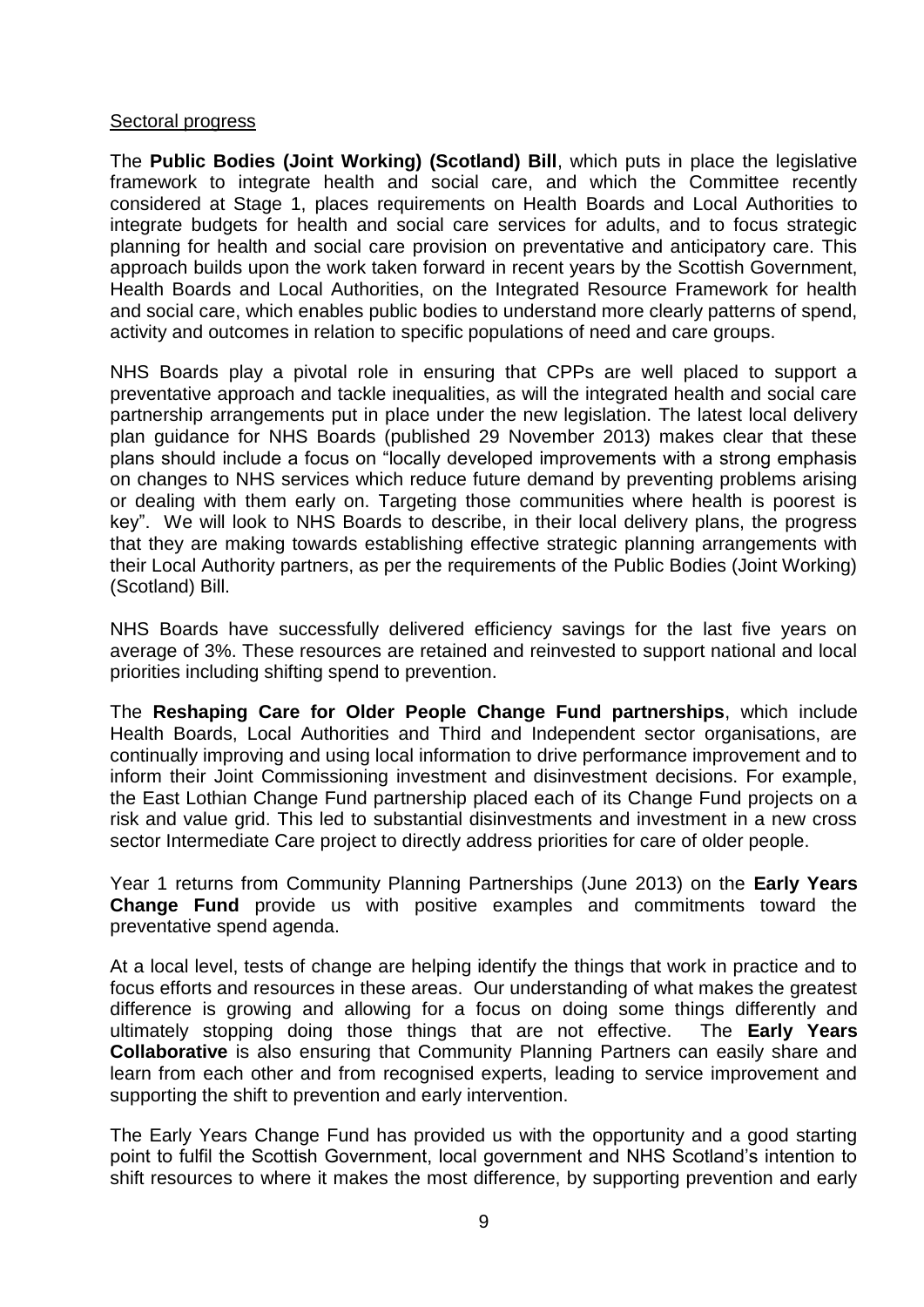intervention. The CPP returns highlight an increased focus on prevention, with a view to stopping problems before they develop. The returns also tell us that the Early Years Change Fund has been a catalyst for change. The returns provide us with evidence on an increasing move towards prevention with 29 out of 32 returns making specific reference to prevention. For example:

- Angus' CPP have said that there is a strong commitment to invest in early intervention and early years and that a task group has been formed to identify next steps in achieving long-term objectives to improve outcomes for all children and young people. In addition, Angus' CPP have been prioritising the early years and early intervention services in their budget setting process.
- Highland's CPP return in June 2013 said that their Single Outcome Agreement emphasised the commitment of the Highland Partnership to preventative spend. Highland Council has allocated an additional recurring £2 million for early years services (£1 million in each of 2013/14 and 2014/15) and work is taking place to identify further preventative spend across the partners. A more recent update from Highland tells us discussions continue within the Community Planning Partnership, and particularly with NHS Highland, regarding possible further preventative activity to enhance early years services.

The returns also tell us that significantly more is spent on the early years by the Health and local government than is captured by the Change Fund. The additional spend is estimated to be around 10 times the £272.5 million minimum agreed contributions invested in the Early Years Change Fund. From the 29 CPPs that provided a breakdown in figures, 12 reported local authority spending above the Change Fund guidance levels. In future rounds, we intend to capture more data on an overall figure, including the breakdown in preventative spending.

## **83. The Committee asks the Government whether there have been any discussions with COSLA in relation to local authorities deploying any savings to preventative services from the "significant reduction" in staff costs, identified by the LGR Committee.**

The Scottish Government and COSLA have agreed on the need for local services to deliver preventative approaches and meet the other challenges identified by the Christie Commission's report on the future delivery of public services. However it is for councils to decide for themselves how to meet these challenges and allocate their resources within their overall budgets.

## **84. The Committee also asks the Government whether there have been any discussions with COSLA in relation to the impact on local government financing of UK Government changes to national insurance contributions from 2016.**

The changes are being implemented by the UK Government without prior consultation with Scottish Ministers about their impact on the Scottish budget. In an independent Scotland, such decisions on future changes to the State Pension system would be taken in Scotland, taking account of Scottish circumstances.

We are jointly taking forward with local government action to strengthen community planning as a core driver of Public Service Reform, including on prevention, as our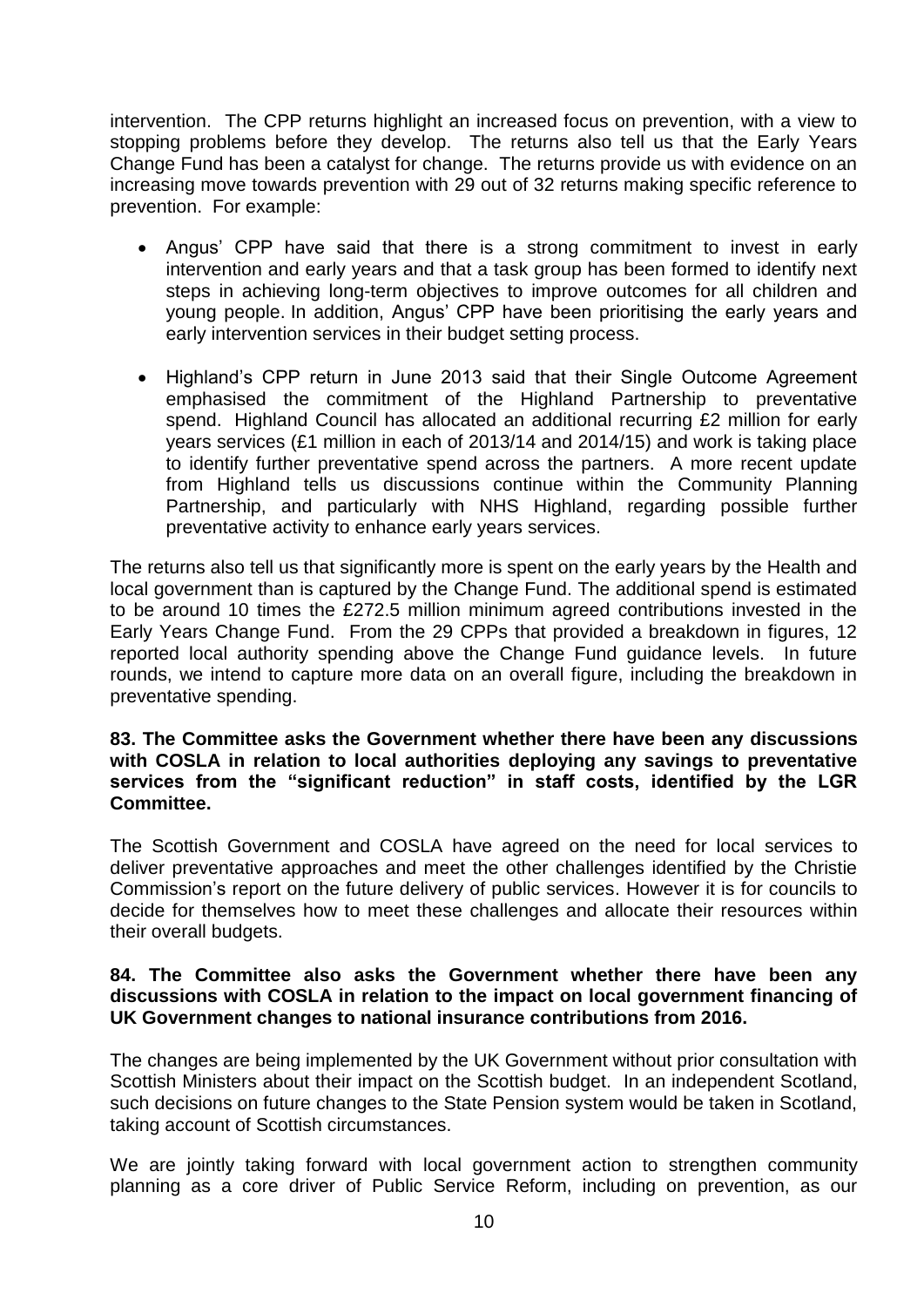Statement of Ambition March 2012 makes clear. This action includes the development of new SOAs and the development and implementation of the Agreement on Joint Working on Community Planning and Resourcing.

**85. The Committee recommends that the principles of affordability, prioritisation and value for money are a useful framework for driving forward the essential disinvestment which is necessary to move towards a preventative approach.** 

Please see responses to recommendations 21 and 54

**88. The Committee welcomes the additional funding of £120m for the RCOP Change Fund for 2015-16 but notes that only £8.5m appears to have been allocated to the EY Change Fund. The Committee asks whether the Government expects local authorities and health boards to contribute additional funding to the EY Change Fund in 2015-16 and beyond.** 

The Early Years Change Fund was always intended to have a limited lifespan, therefore local authorities and health boards will not be asked to contribute additional funding to it beyond the agreed period. The Scottish Government has committed £8.5m to the Early Years Change Fund for 2015-16 to support the transition away from the change fund model. The Early Years Collaborative will continue to embed prevention and improvement at a local level.

# **System and Cultural Change**

**96. The Committee welcomes the progress which NHS Highland and Highland Council are making especially in relation to the integration of services and invites the Government to respond to the view of Highland Council that the shift towards preventative spending will require total system change.** 

The Government recognises the ambitious programme of integration and innovation being taken forward by NHS Highland and Highland Council, which demonstrates the strong local leadership that evidence shows is key to the effective integration of services.

In general terms, the Government continues to discourage approaches which focus on full structural reform at the expense of thinking about the best means of securing improved outcomes for people and communities within available resources.

This is why the Public Bodies (Joint Working) (Scotland) Bill puts in place national outcomes for health and wellbeing and requirements for integrated governance arrangements and integrated budgets, while leaving local delivery arrangements to local agreement.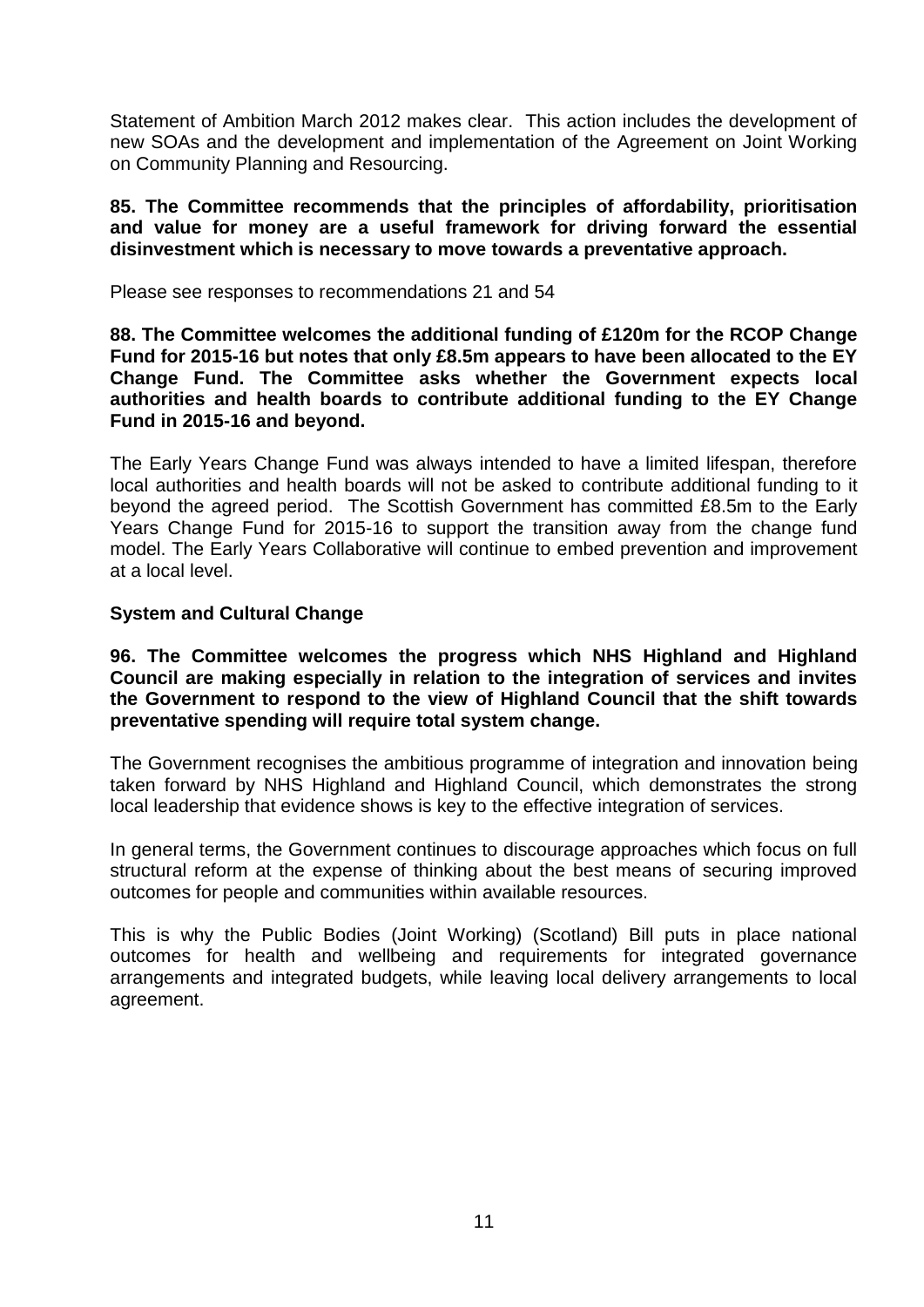## **97. The Committee notes, however, that progress would appear to be much slower in other areas and would welcome the views of the Government on the main challenges and barriers preventing cultural and structural change and what actions it is taking to address these.**

Increasing the shift to prevention has a strong leadership mandate across sectors and across Scotland. The Scottish Government is clear that the CPPs are the key drivers of Public Service Reform and Prevention and early progress is needed. The Agreement on Joint Working on Community Planning and Resourcing makes these expectations clear.

In addition, the Government is consulting as part of the Community Empowerment Bill on new statutory duties on individual partners to work together to improve outcomes for local communities through participation in CPPs and the provision of resources to deliver SOAs.

## **Demographic Change**

**100. The Committee invites the Government to respond to the view of the LGR Committee that "we remain to be convinced the delivery of the preventative spending agenda is keeping pace with the ever-growing demographic pressure local authorities are facing."** 

Scotland's population has changed radically over recent years, particularly in terms of the complexities of their needs. The population is getting older and many people are living for longer with multiple complex support needs. In response, we are changing the way we work, including through our commitment to preventative care. The Public Bodies (Joint Working) (Scotland) Bill plays a key role in this respect, by establishing the legislative framework that can help to ensure that partners from the public, third and independent sector work together more effectively, with users and carers, to plan for and provide services that take account of people's broader circumstances. Specifically, the Bill places requirements on Health Boards and Local Authorities to develop joint strategic plans that focus on preventative and anticipatory care and make best use of total available resources. Local partners will use their experience of using the Change Fund for Older People's Services, and the local intelligence they can draw from the Integrated Resource Framework, to enable them to plan effectively together.

In addition, the Government is embedding the commitment for NHS Boards and public bodies to engage with Community Planning Partnerships. This will focus on "locally developed improvement with a strong emphasis on changes to NHS services which reduce future demand by preventing problems arising or dealing with them early on."<sup>2</sup>

 $\overline{a}$ 

<sup>&</sup>lt;sup>2</sup>NHS Board, Local delivery plan guidance (published 29 November)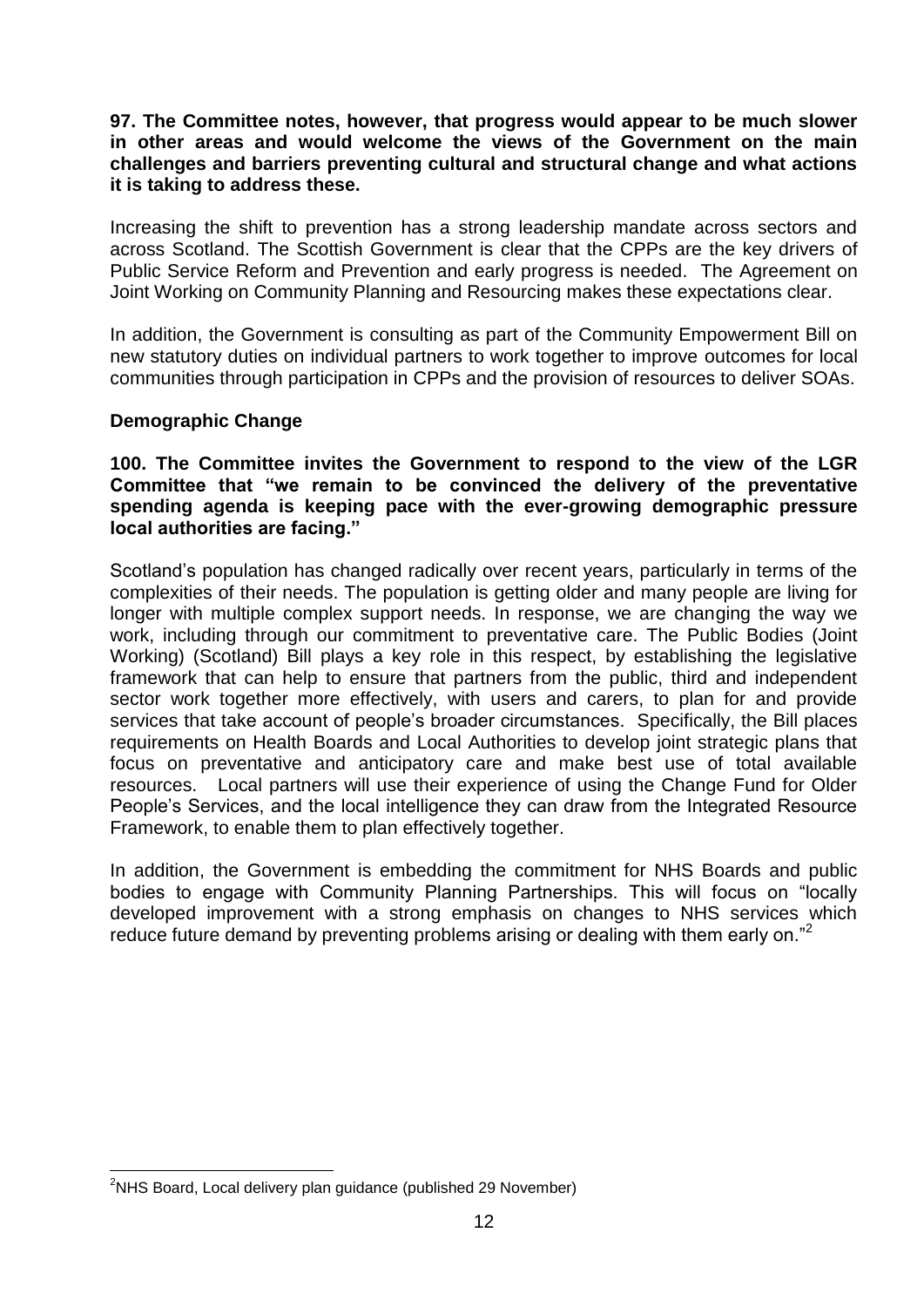# **Monitoring and Evaluation**

## **105. The Committee invites the Government to update it on progress in "establishing fit-for-purpose monitoring and evaluative processes" as stated in the response to last year's draft budget report.**

The Government remains committed to establishing a strong evaluative base to help monitor and understand the range of shifts that are required to deliver the transformation envisioned for public services in Scotland. A number of key initiatives started in 2013 that promise to support this ambition, supplementing the evaluative work already underway. As this work develops, the Scottish Government is assessing what we can learn from other administrations, jurisdictions and nations, as well as evaluating our own interventions.

The Scottish Government has commissioned, in collaboration with the Economic and Social Research Council, a 'What Works Scotland' research centre, which will aim to deepen the impact of the emergent Scottish approach to public service delivery and reform, by evaluating evidence in delivery of that approach, in order to support the Purpose and National Outcomes. This involves investment of £3.75 million over three years in both academic and practitioner-based knowledge on the component parts of transforming public services in Scotland.

One of the main enablers of Prevention are the Community Planning Partnerships (CPPs) and we have been working with the Accounts Commission and the Auditor General to evaluate progress made and opportunities for development. The first 3 CPP audit reports were published in March 2013 and a further 5 audits are being conducted in the coming year.

In the summer of 2013 Ministers and Council Leaders signed off 32 new Single Outcome Agreements through a cross-sector Quality Assurance process. This involved panels of senior leaders from across the public sector (24 senior leaders from 17 organisations from Scottish Government, local government, the NHS and elsewhere) reviewing the SOAs and their plans for Prevention. In June 2013, Community Planning Partnerships (CPPs) provided their annual returns detailing their Change Fund activity and spend. These returns provide us with strong evidence of a move to prevention and early intervention. In addition the National Advisory Group on Prevention and the National Community Planning Group will take a close interest in progress that CPPs make, including on turning commitment to prevention into genuine action.

The individual Change Funds have been progressing their monitoring and evaluation processes:

## Reshaping Care for Older People Change Fund

The RCOP programme is a 10-year whole system transformation programme that seeks not only to shift the location of care (from institution to community) but also to transform the culture and philosophy of care from reactive services provided *to* people towards preventative, anticipatory and coordinated care and support at home delivered with people. The focus of monitoring and evaluation of the fund has predominantly been through Partnerships' local monitoring and evaluation frameworks. Partnerships have developed systems for assessing progress, using the information to drive performance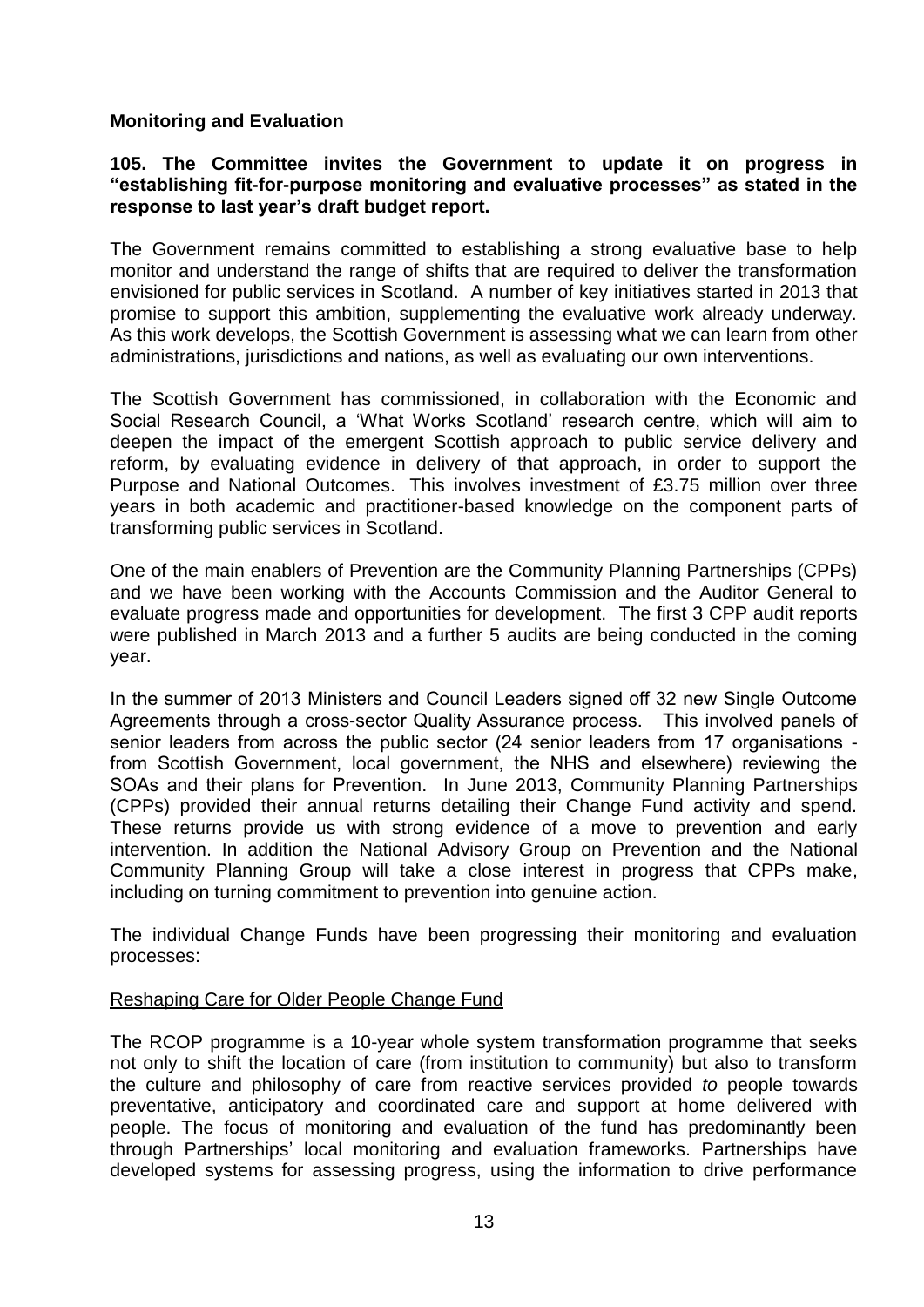improvement and to inform their Joint Commissioning investment and disinvestment decisions. These frameworks typically allow partnerships to report regularly on a range of RCOP indicators, both national ones as well as project specific indicators relating to their change fund workstreams locally. As well as local monitoring frameworks, there is a range of evaluative work around different aspects of the RCOP programme, ranging from local evaluation of change fund sponsored initiatives (e.g. interventions to reduce unplanned hospital admissions) to nationally sponsored evaluative work such as on Smartcare telehealth/care for older people and assessing the contribution of the third sector to RCOP outcomes.

The Joint Improvement Team recently invited all partnerships to submit a summary of local progress. The main purpose was to share examples of how local partnerships have deployed their Change Fund to make a difference to the lives of older people and their carers across Scotland. A report on the analysis of these submissions has recently been published.

We will continue to monitor progress throughout the lifespan (till 2014-15) of the RCOP Change Fund though partnership submission of progress reports and joint strategic commissioning plans detailing investment plans, progress in shifting spend and impact of interventions.

## The Reducing Reoffending Change Fund

The Reducing Reoffending Change Fund is delivering evidence-based mentoring partnerships to reduce re-offending among prolific and female offenders. The fund and what the partnerships have delivered is being independently evaluated using a logic-model based approach. Substantial, independent evaluation has been commissioned on the value of the mentoring services, and the success of the Public Social Partnership model itself, during the 2013-15 activity period.

#### Early Years Change Fund

In January 2013, the joint chairs of the Early Years Taskforce wrote to key local authority, NHS and CPP contacts to:

- provide guidance on the Early Years Change Fund;
- stress the importance of the Early Years Change Fund; and
- ask them to provide a return by 30 June 2013 on the local operation of the fund to date.

The purpose of this return was to assess how successful the fund has been so far and if there was any scope for improvement. The return was prepared and agreed by the NHS, local authority and other relevant sectors with an interest.The return covered:

- how the early years agenda has been led and championed in the CPP;
- how local priorities for improving outcomes for children and families in early years are assessed;
- what the current and projected resource allocation for early years activity is for 2012-15;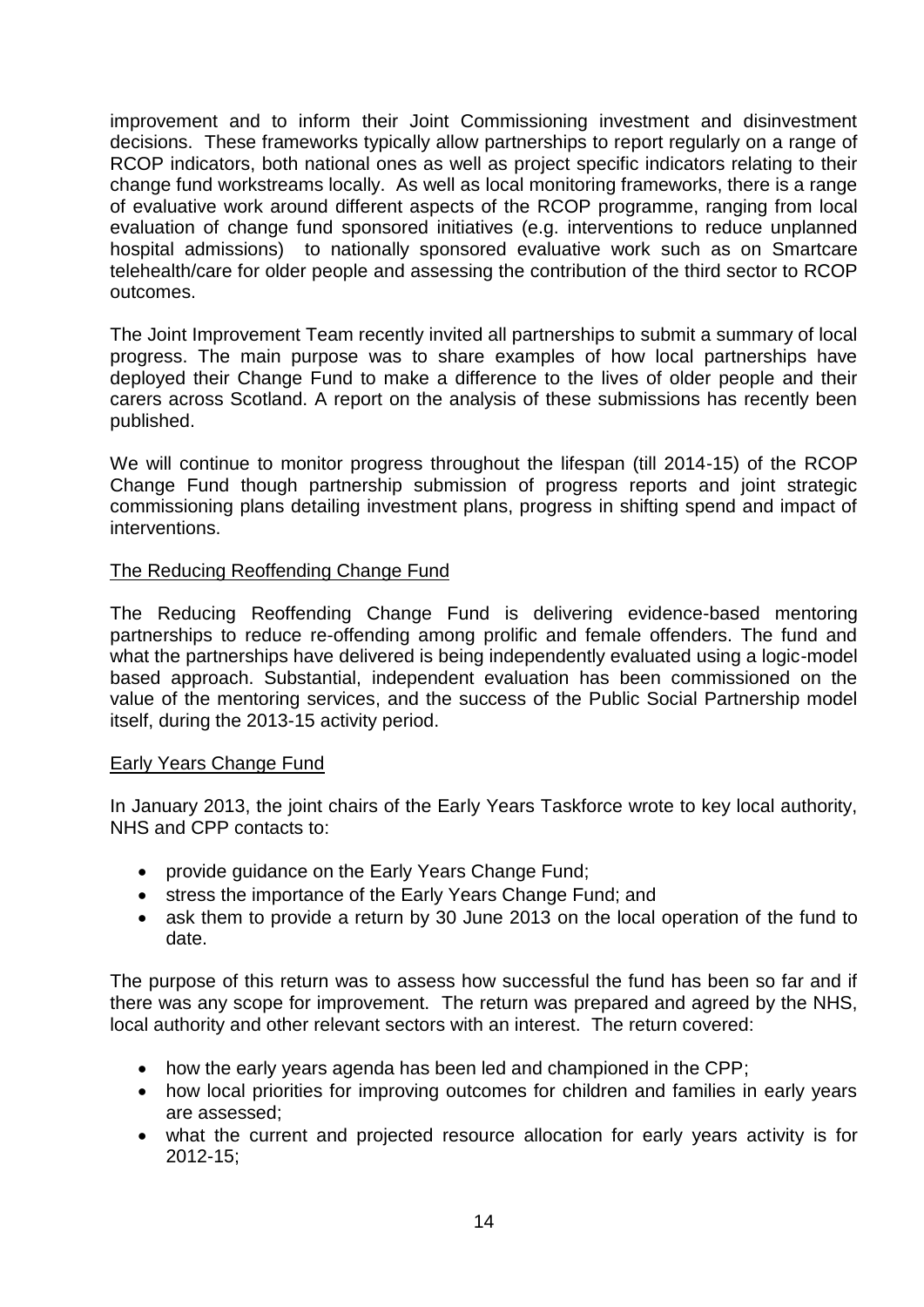- whether there any key successes or learning points with reference to the early years agenda that contacts would like to share;
- a request for CPPs to describe their partnership governance framework and financial framework to enable partnership decisions to be made.

The Early Years Taskforce delegated responsibility for analysing and collecting the CPP returns to the Supporting Local Delivery Subgroup. A report on the first round of returns and the individual returns from CPPs was published on the Scottish Government website in December 2013. All 32 CPPs provided an Early Years Change Fund Return.

The key findings of this evaluation were that there was clear evidence of a strategic and structured approach to the early years, underpinned by integrated working and strong evidence of a move to prevention and early intervention. There were a number of lessons learned from this exercise, including the need to do more to capture the data on preventative spend and the wider spend on early years, to give more accuracy in terms of the overall spend in Scotland

# *EY Change Fund*

**107. The Committee asks the Government what progress has been made in developing a "monitoring and evaluation framework" for the EY Change Fund as stated in January 2012 and when will an evaluation report will be published**.

Please refer to the Government's response to recommendation 105.

## *RCOP Change Fund*

## **115. The Committee invites the Government to provide outturn figures for the RCOP Change Fund allocation for 2011-12 in comparison with the change plans for 2011- 12 in Table 1 above.**

The following table was published as part of the mid-year update report for 2013/14. Change Fund partnerships were asked to disaggregate their investments against the Reshaping Care Pathway from their year-end spend in 2011/12 and 2012/13 (which is a more accurate reflection than previously published), along with their projected year-end spend for 2013/14. This consistent approach to reporting Change Fund spend allows the Joint Improvement Team, on behalf of the national partners, to both track and challenge a balanced investment across the whole pathway. The table shows the self-reported Change Fund investments against the four pillars of the Reshaping Care Pathway and the associated set of enablers.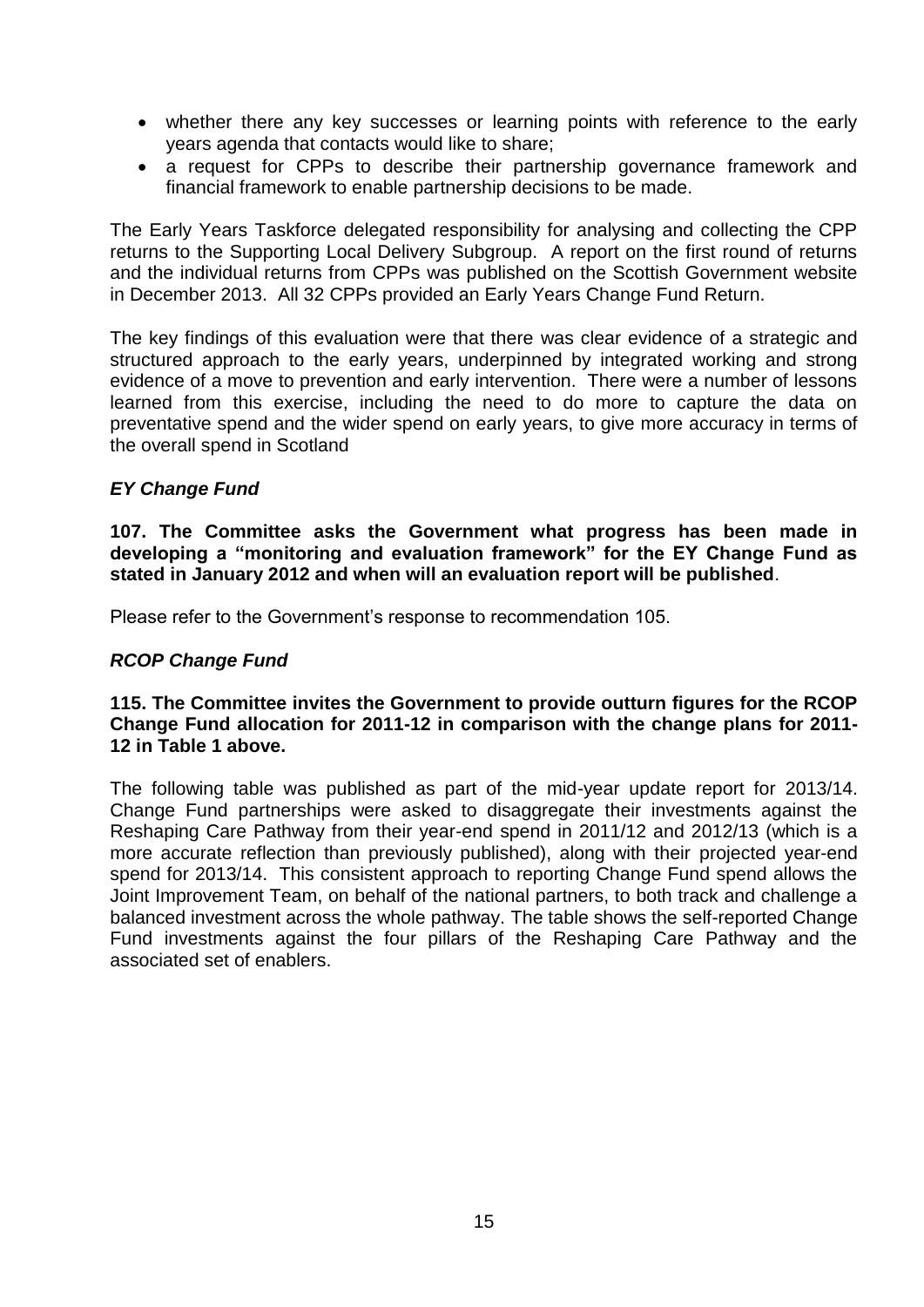**Table:** Change Fund Allocation: Reshaping Care Pathway

|                             | Preventative | Proactive | Effective   | <b>Hospitals</b> | Enablers |
|-----------------------------|--------------|-----------|-------------|------------------|----------|
| <b>SCOTLAND</b>             | and          | Care and  | Care<br>at  | and<br>Long      |          |
|                             | Anticipatory | Support   | Times<br>0f | Stay<br>Care     |          |
|                             | Care         | at Home   | Transition  | Homes            |          |
| 2011/2012 Actual            | 21%          | 33%       | 19%         | 18%              | 9%       |
| Year-End Spend              |              |           |             |                  |          |
| 2012/2013 Actual            | 26%          | 28%       | 21%         | 13%              | 10%      |
| Year-End Spend              |              |           |             |                  |          |
| 2013/14<br><b>Projected</b> | 26%          | 26%       | 23%         | 12%              | 10%      |
| <b>Year-End Spend</b>       |              |           |             |                  |          |

**NB:** Due to rounding, figures do not necessarily add up to 100%

**116. The Committee will invite the Joint Improvement Team to provide an update on progress in implementing the RCOP Change Fund and the Early Years Taskforce to provide an update on progress in implementing the EY Change Fund at a future meeting.** 

The Joint Improvement Team acknowledges the Finance Committee's request for a further update regarding implementation of the Change Fund for older people's services. We attach a link to the JIT's recently published progress report: [www.jitscotland.org.uk.](http://www.jitscotland.org.uk/)

## **119. The Committee welcomes the level of analysis and evaluation of both the RCOP Change Fund and the RR Change Fund but is concerned that a similar level of independent evaluation does not appear to have been carried out in relation to the EY Change Fund and asks the Government to explain why.**

The Scottish Government has not committed to independent analysis of the Change Fund as this was not considered a necessary requirement. Information has been gathered from CPPs and a report was published on the Scottish Government website in December 2013. The individual returns from CPPs were also published. The key findings of this evaluation were that there was clear evidence of a strategic and structured approach to the early years, underpinned by integrated working and strong evidence of a move to prevention and early intervention, with the Change Fund supporting this.

# **McClelland Review of ICT Infrastructure**

## **123. The Committee asks what impact the projected savings from the McClelland Review had on the budget allocations for 2014-15.**

The Scottish Government intends to publish shortly the findings of phase 1 stage benefits realisation and will ensure the Committee is informed of this.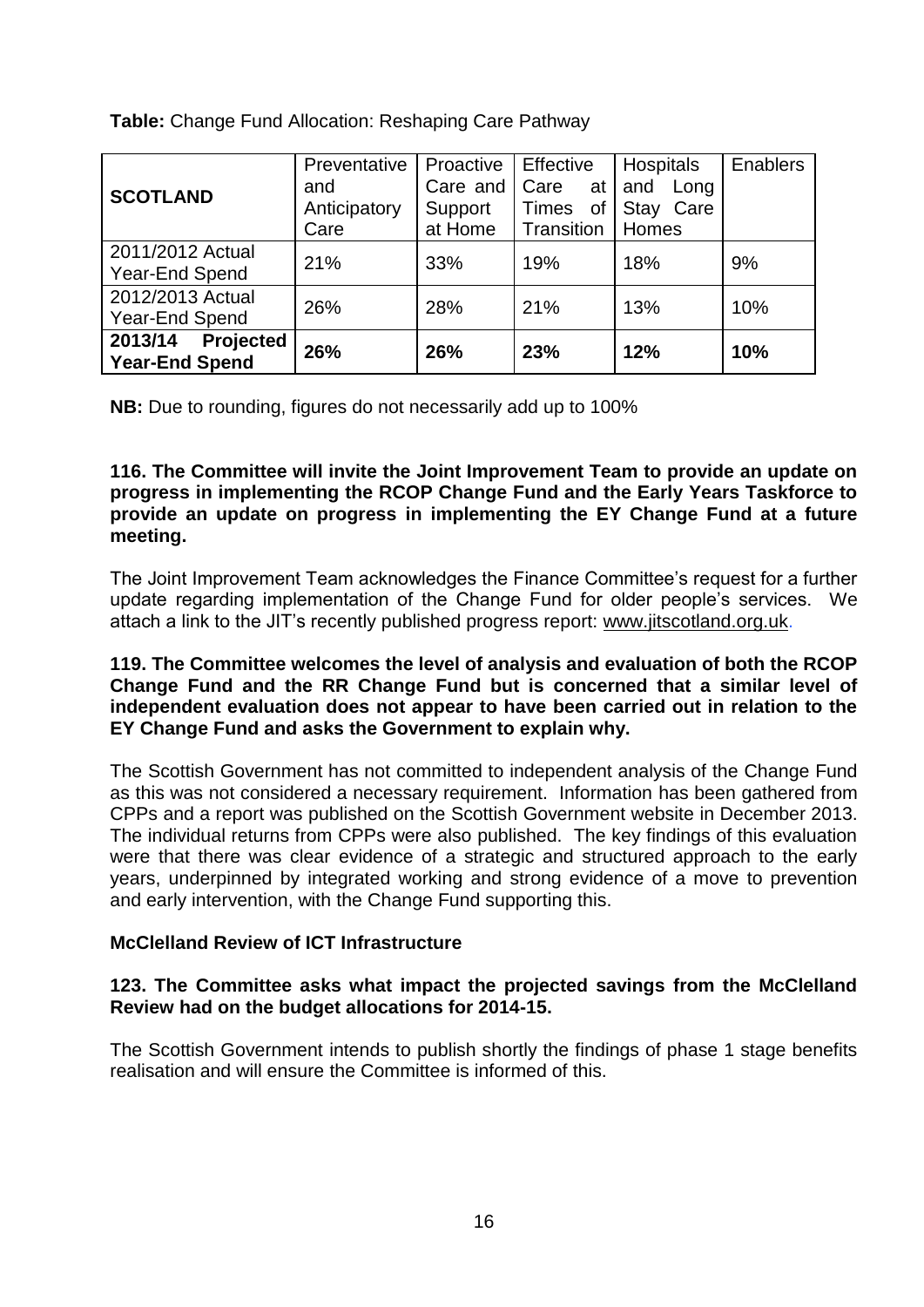# **SUSTAINABLE ECONOMIC GROWTH**

## **Capital Investment**

## **132. The Committee asks whether maintenance spend continues to be broadly flat in cash terms.**

In general terms, the Government expects maintenance spend to remain broadly flat in cash terms in 2014-15 for the main budget lines that include significant maintenance spend, ensuring essential maintenance can continue. The exact measurement of maintenance relative to other capital spend is not always possible, as the two are often combined.

### **133. The Committee also asks what assumptions have been made for backlog maintenance and what the impact will be on future capital investment.**

The Government is prioritising significant investment in the health and education estates, along with ongoing investment in our road and rail networks. Improvements in these assets are all contributing to a reduction in key areas where backlog maintenance has been identified. Within constrained budgets, there will continue to be a requirement to balance creation of new assets with the refurbishment and maintenance of existing assets, and we would expect the maintenance of fit for purpose assets to sustain public services to remain a key strategic priority for investment.

### **Capital Receipts**

**136. The Committee asks that the Government provides a breakdown of the latest available figures for the disposal of the assets in next year's Draft Budget including whether other options were considered for the utilisation of these assets.** 

| <b>Budget area</b>       | Estimated capital receipts for 2014-15<br>$(\text{Em})$ |
|--------------------------|---------------------------------------------------------|
| Health                   | 31.6                                                    |
| <b>Enterprise bodies</b> | 42.9                                                    |
| Housing                  | 5.0                                                     |
| <b>TOTAL</b>             | 79.5                                                    |

The current estimated breakdown of capital receipts for 2014-15 is as follows:

A range of options would generally be considered for any change of use of assets. Best practice would suggest that areas should keep under constant review their holdings of property, plant and equipment with a view to disposing of any surplus assets as quickly as possible.

#### *Scottish Enterprise*

### **139. The Committee asks the Government why there would appear to be two budget lines for property sales in the level 3 figures for the Scottish Enterprise (SE) budget.**

As part of its evidence to the EET Committee on 30 September, SE provided information on its current draft income projections in Table 1: 2013/14 Published Plan v 2014/15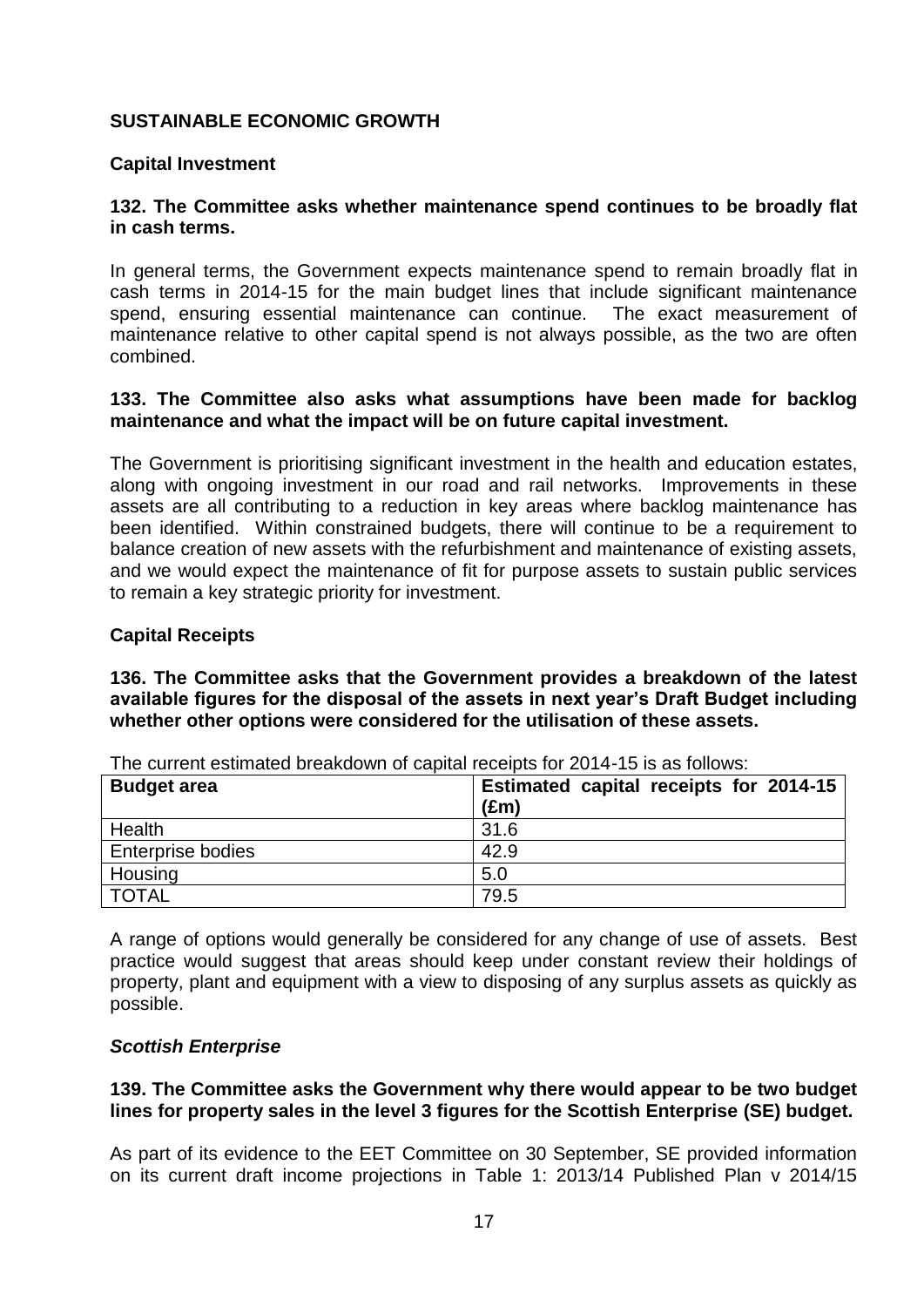Current Income Projections. SE has indicated that the line in Table 1, 'Additional Income From Further Asset Realisation', of £26.3m relates to forward financial planning to identify opportunities to generate additional income in 2014-15 from its property and investment portfolios, which had been valued at £300m in its Annual Accounts.

SE is currently making good progress to assess how it can release further value from these portfolios. However, it is not yet in a position to confirm either the overall amount that will be secured or the relative split between property disposals and investment exits. Once the overall additional amount that can be secured from its property and investment proposals has been determined, this information will be used to inform the development and prioritisation of its detailed Business Plan for 2014-15 and the income will be attributed to the appropriate category within the income analysis included in its Business Plan 2014- 17. Once the process is complete any difference between estimated income and estimated expenditure will require SE's expenditure plans to be adjusted accordingly to allow for a balanced budget position.

## **140. The Committee notes the view of the EET Committee that there would appear to be a projected shortfall of £26.3m in the Scottish Enterprise budget and invites the Government to explain how this has arisen.**

SE's evidence to the EET Committee included a draft budget for 2014-15 based on the figures included in its published Business Plan for 2013-16. In SE's view, it was unlikely that there would be any significant shift in its overall strategic priorities as set out in its 2013-16 Business Plan. Instead, it was likely that any subsequent prioritisation would flow from the affordability of its spending plans relative to the outcome of the Spending Round and that these decisions would only be taken after the SE Board had met in November. The SE submission to the EET Committee was prepared on this basis.

The Spending Round confirmed SE's Grant-in-Aid budget would be £220.1m (excluding non-cash) and that SE's expected contribution to the Strategic Forum efficiency savings would increase by £6.5m to £17.3m in 2014-15. In addition, SE had already anticipated a year-on-year reduction in the level of income generated from property disposals, reflecting general market conditions and the delay to a one-off disposal of c£11m that had been planned for 2013-14. There were some additional relatively minor movements in other income sources. The combined impact of these movements in SE's income position resulted in a variance between its income and expenditure plan for 2014-15.

SE is currently undertaking forward financial planning to identify opportunities to generate efficiency savings and additional income in 2014-15 from its property and investment portfolios, which have been valued at £300m in its Annual Accounts**.**

## **Non-Profit Distributing Model**

**146. While the Committee agrees that the SFT should be ambitious, this does not wholly explain the considerable overestimation of the delivery of NPD projects in specific years and ask that the Government reviews the process for formulating these estimates**.

The estimated cost of investments is refined in the process of scoping the project and developing the business case. One option would be to not provide any early indication of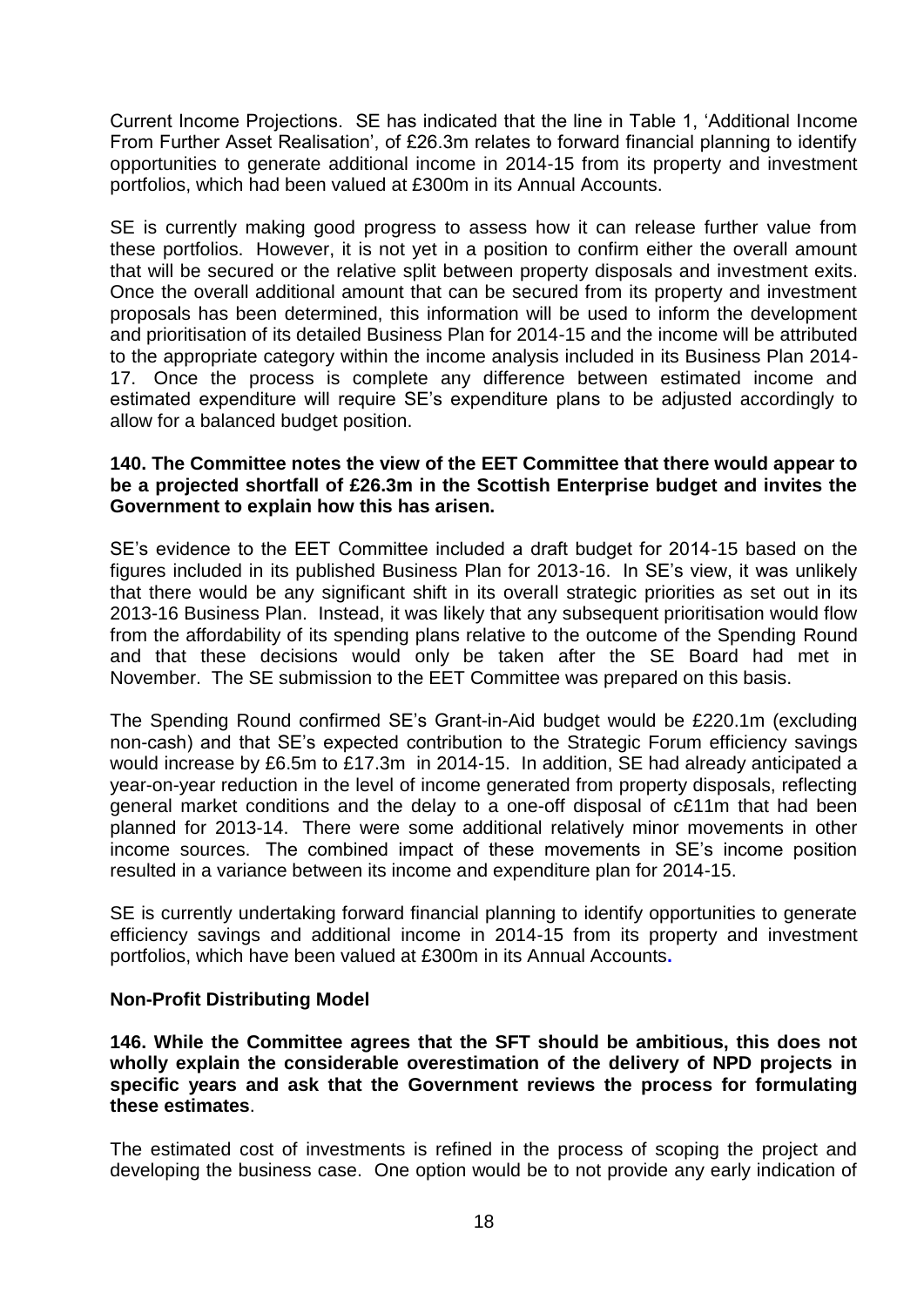the likely range of cost estimates at the preparation or strategic business case stage in future, waiting until a much later stage in the process, when the timing and scope are clearer. On balance, the Government has operated on the basis that it would be more useful to provide the Parliament and the construction industry with indications at an earlier stage.

## **Resource to Capital – overall**

## **157. The Committee recommends that all future budget revisions provide the latest available figures in relation to the transfer of funding from resource to capital.**

The Government's intention is to provide updates at three points during the year. Planned resource to capital transfers are identified at the time of the Draft Budget, with an update provided at the Spring Budget Revision. The Government will report the final position to the Committee following Provisional Outturn in June.

### **158. The Committee asks that the Government provides a full list of the resource budgets which were reduced in 2012-13 to fund the transfer to capital.**

Detail on the budget changes associated with resource to capital switches for 2012-13 was provided in the Cabinet Secretary for Finance, Employment and Sustainable Growth's letter to the Committee of 3 July 2013.

## **159. The Committee asks whether the plans for 2013-14 remain as set out in October 2012.**

The plans are kept under review during the year and an update for 2013-14 will be provided as part of the Spring Budget Revision. In line with 2012-13, the Government will report the final position to the Committee following Provisional Outturn in June.

#### **Resource to Capital – Health**

## **165. The Committee asks the Government to confirm with the BMA whether the figures provided in Table 8 above include the transfers from resource to capital.**

We have confirmed with the BMA that the figures provided in Table 8 do not include transfers from resource to capital.

### **166. The Committee also asks the Government to explain the rationale for showing the £120m in the resource budget for 2014-15 when health boards where notified in February 2012 that the indicative capital allocations for 2014-15 already included the £120m.**

The transfer from the resource budget to support the capital programme is non-recurrent and as such it is appropriate that this budget remains classified as resource within the Draft Budget publication. NHS Boards were provided with indicative capital allocations, including expected resource to capital transfers, in February 2012 to support the development and agreement of their business and financial plans for 2014-15.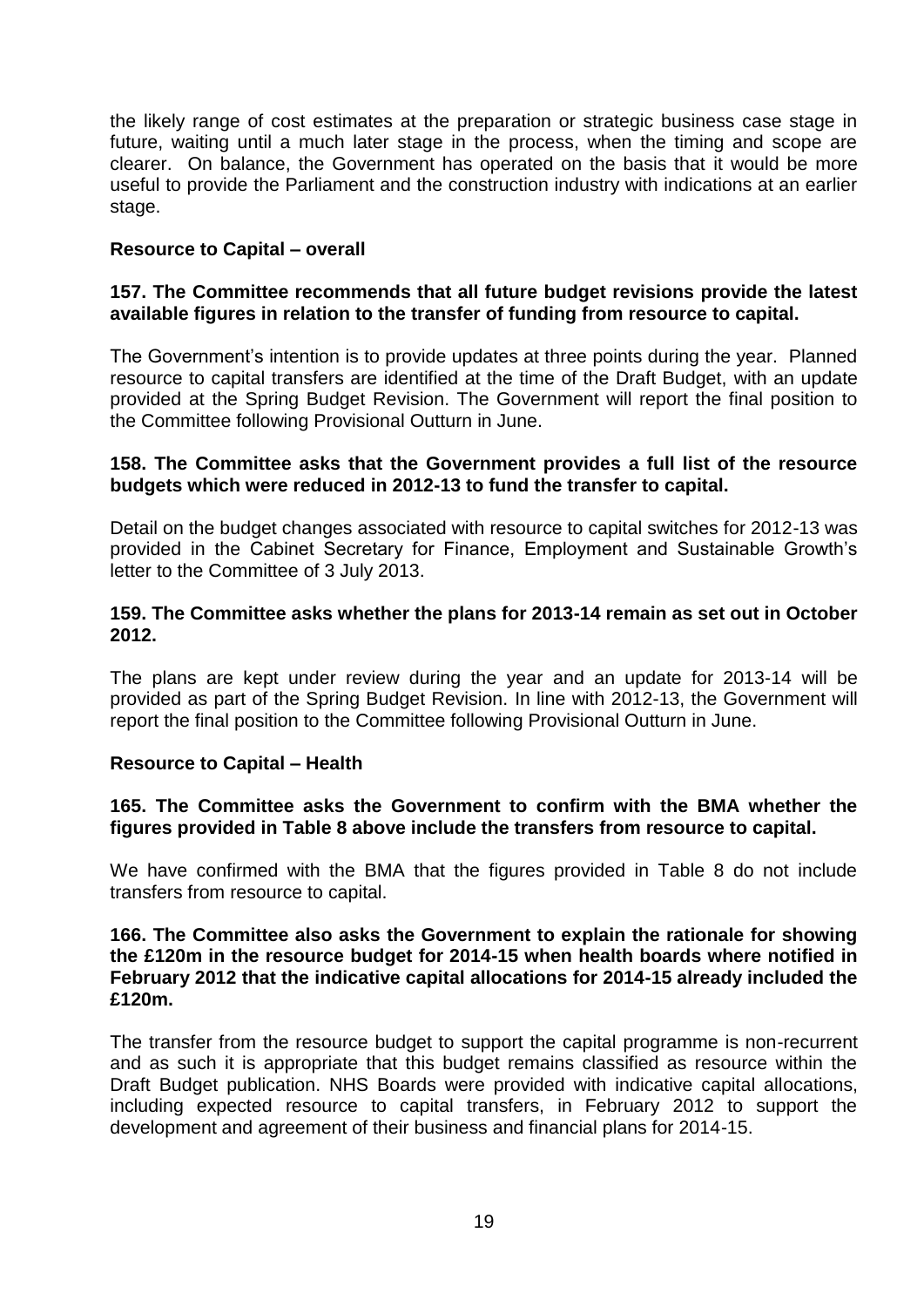# **Resource to Capital – Enterprise Bodies**

## **169. The Committee asks the Government to explain the difference between the £41.8m of resource to capital in the draft budget and the subsequent figure of £18.1m**.

The Draft Budget reflects a rebalancing between the enterprise bodies' resource and capital budgets of £41.8 million, which they are supplementing with a further transfer from resource to capital of £18.1 million. The final transfer figure will be confirmed in-year during 2014-15, in the light of the level of capital receipts available and the balance of resource and capital required for particular projects.

### **Resource to Capital – Justice**

## **172. The Committee asks the Government to explain the rationale for showing the £22.3m in the resource budget for 2014-15 when it appeared as capital in 2013-14.**

Operationally there is no difference to the Scottish Fire and Rescue Service, as they have the same funding to spend on capital in 2014-15 as in 2013-14.

### **Borrowing**

## **177. The Committee asks whether there has been any discussions with the UK Treasury on the repayment period and terms for any borrowing and asks that it is kept informed of the outcome of any future discussions.**

The Scottish Government would expect to agree terms with HM Treasury at least 6 months ahead of the financial year in which the borrowing will be drawn down (i.e. by October 2014 for the 2015-16 financial year). Relevant discussions will therefore be held this year.

## **178. The Committee asks why the Government would prefer to repay the loan over 25 years at a total repayment cost of £525m rather than over 10 years at a total repayment cost of £380m.**

The choice that will be made around the length of period for the borrowing will be linked to both the asset life of the investment being made and the affordability of the repayments. The 5% interest rate included in the monitoring of long term commitments relates to a prudent potential interest rate if borrowing over 25 years, and was also used for illustration in the PQ answer referred to in the Committee's report. However, we would expect the actual interest rate would vary if a different repayment period was chosen. Current National Loans Fund interest rates for a 25 year loan are below 5%.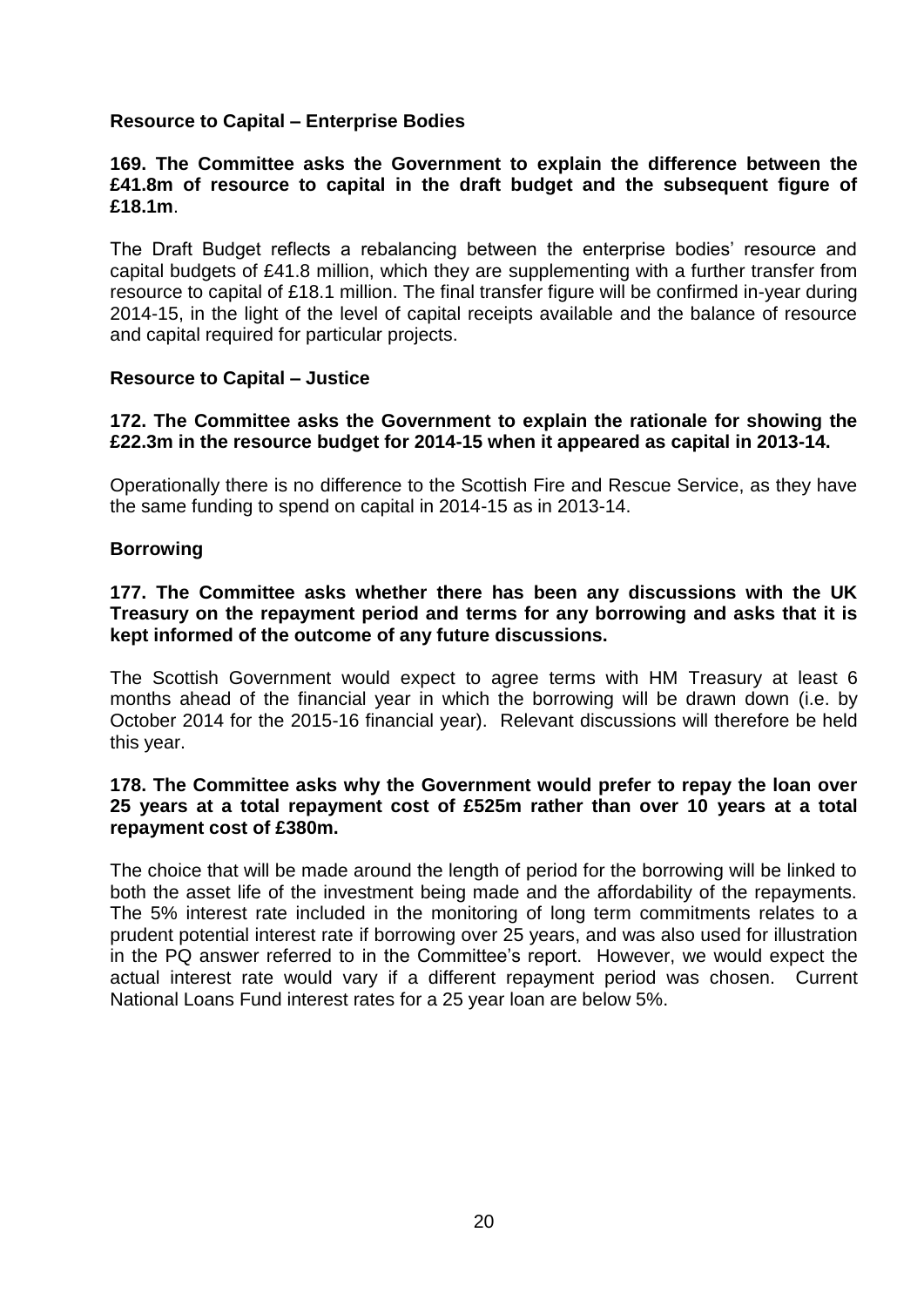## **Non-Domestic Rates Income (NDRI)**

## **184. The Committee notes that the mid-year estimate for the PHS for 2012-13 is £25.9m and asks how this money has contributed to the decisive shift to preventative spending**.

The estimated income raised by the Public Health supplement contributes to the overall level of resource available to the Scottish Government to support the shift, announced as part of Spending Review 2011, to preventative spend measures to be taken forward by local authorities and their partners in the NHS and Scottish Government.

## **Employability**

## **197. The Committee notes the concerns of the EC Committee that the number of NEETs in Scotland increased last year.**

The Scottish Government is also concerned about the increase in the estimate of 16-19 year olds in Scotland who are NEET. Our aspiration is to have every 16-19 year old in employment, education or training and the Opportunities for All commitment represents our approach to achieving this.

The circumstances through which young people are recorded as being NEET are varied and complex. The NEET estimate, while providing an essential indicator, does not of itself provide the detailed picture required to help refine our services and provision.

We are working to embed a national approach to sharing information to identify which individuals are NEET and we are exploring in more detail the characteristics of the NEET group.

Within the Post-16 Education (Scotland) Act 2013, we have introduced information sharing duties that will improve partners' ability to identify which individuals are in need of support. By doing this we can take a more proactive approach to meeting the aims of Opportunities for All. These duties will commence in April 2014.

The Scottish Government has recently awarded a contract to the University of St Andrew to systematically investigate the geographies, risk factors and consequences of NEET young people over the past 2 decades.

These developments will help ensure resources are focussed on those young people who need it most and in doing so reduce the number of young people who become NEET.

## **198. The Committee notes the concerns of the EET Committee and the EO Committee regarding equal access to the MA programme and invites the Government to respond to these concerns.**

Occupational segregation is a challenge for Scottish society as a whole and is not specific to the Modern Apprenticeship programme. However, the Scottish Government's acknowledges that more needs to be done to ensure young people understand the nature and opportunities available across the labour market, and that employers recognise the economic and social value of a balanced workforce.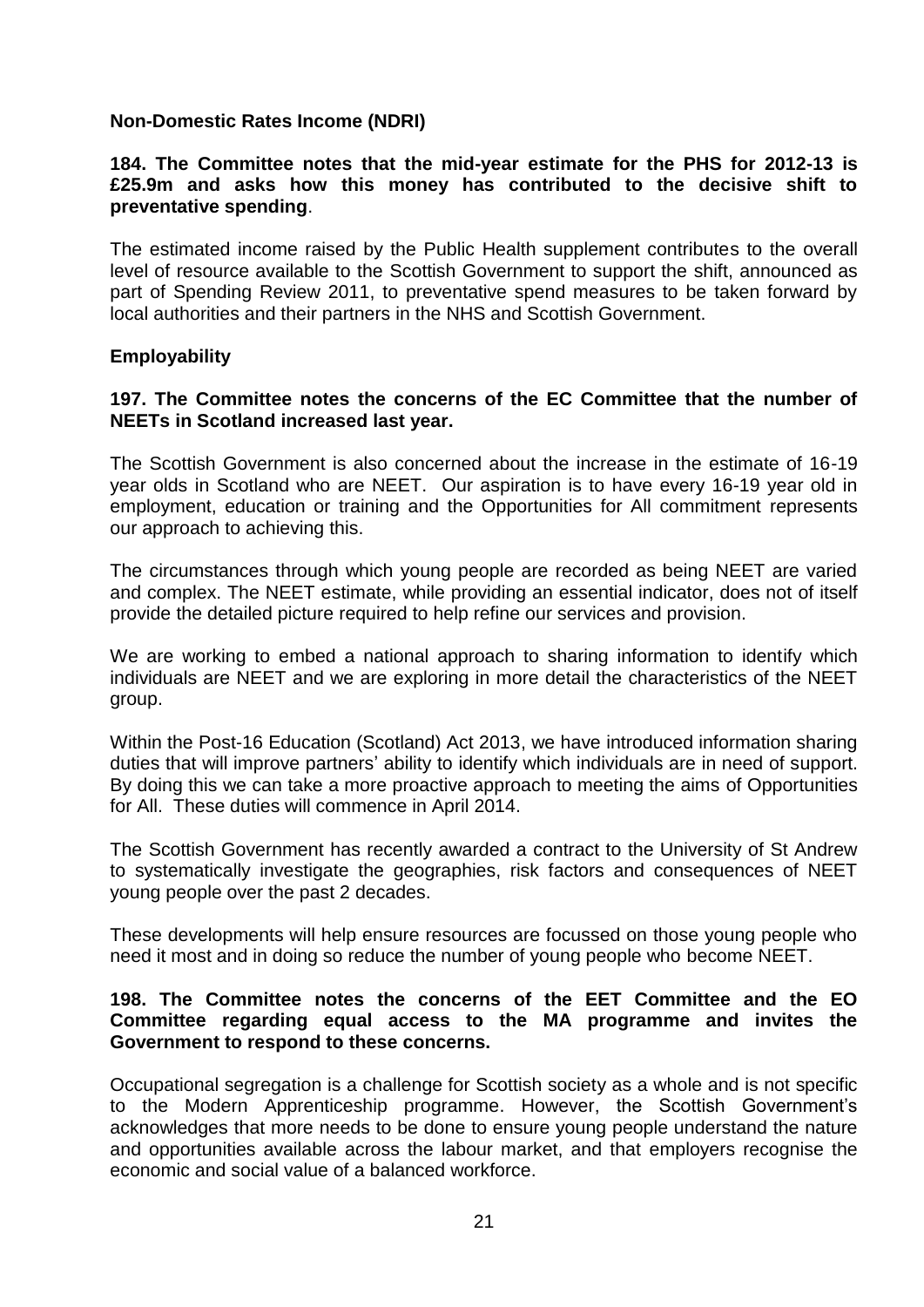As noted in the Government's response to the Equal Opportunities Committee, this requires a cross-Government approach, which we will look at through our Cross-Directorate Occupational Segregation Working Group. We also noted that we agree with the aspirations of the interim report from the Commission for Developing Scotland's Young Workforce and welcome the commitment from this report that the Committee will seek to make meaningful recommendations on a number of equalities issues in its final report.

A key element of the Modern Apprenticeship programme in Scotland is that all apprentices must be employed. As a result, this limits the influence that the Government can have as recruitment decisions rest with employers, providing they act within the appropriate laws, such as the Equality Act 2010 and the Employment Relations Act 1999.

While it should be noted that participation in the Modern Apprenticeship (MA) programme reflects that in the wider workforce generally, the Government recognises the need to seek to achieve improved equity across the programme. This work is already part of Skills Development Scotland's Equality and Mainstreaming Report and we recently agreed with the Equal Opportunities Committee's recommendation to launch an awareness campaign to better promote inclusion throughout all levels of the programme. Scottish Government officials discussed this with members of the Modern Apprenticeship Group (MAG) on 21 November and we will continue to work with them and SDS to take this forward, including through a specific focus on under-represented groups during Scottish Apprenticeship Week 2014.

Part of this work requires us to challenge employers on their own perceptions of what it means to be a member of an under-represented group working in their industries. Scottish Ministers are strongly encouraging employers to consider all young people regardless of disability, ethnicity, gender, or other factors, when recruiting and offering MAs and we are reinforcing this message through the Make Young People Your Business Campaign.

The Committee may be aware of the work of the Commission on Development Scotland's Young Workforce. The recent interim report makes a number of recommendations relating to Modern Apprenticeships, and we are currently considering these recommendations, with the final report due in the new year. An important stage in the second half of the Wood Commission will be a focus on equality issues, looking to make recommendations to improve employment outcomes in relation to gender, disability and ethnicity.

We will use the findings from this work to develop a way forward for the MA programme which will better meet our aims and ambitions for Scotland, taking account of the need to take further action to address under-represented groups within the programme. This will include exploring how we could use positive action to encourage employers to tackle occupational segregation and under-representation. However, current legislation dictates that positive action does not mean positive discrimination and recruitment must still be based on merit and exclude quotas.

#### Small Business access to MAs

In response to the Committee's concerns over the take up of MAs by small businesses (with a particular reference to Angus), it is recognised that small businesses don't always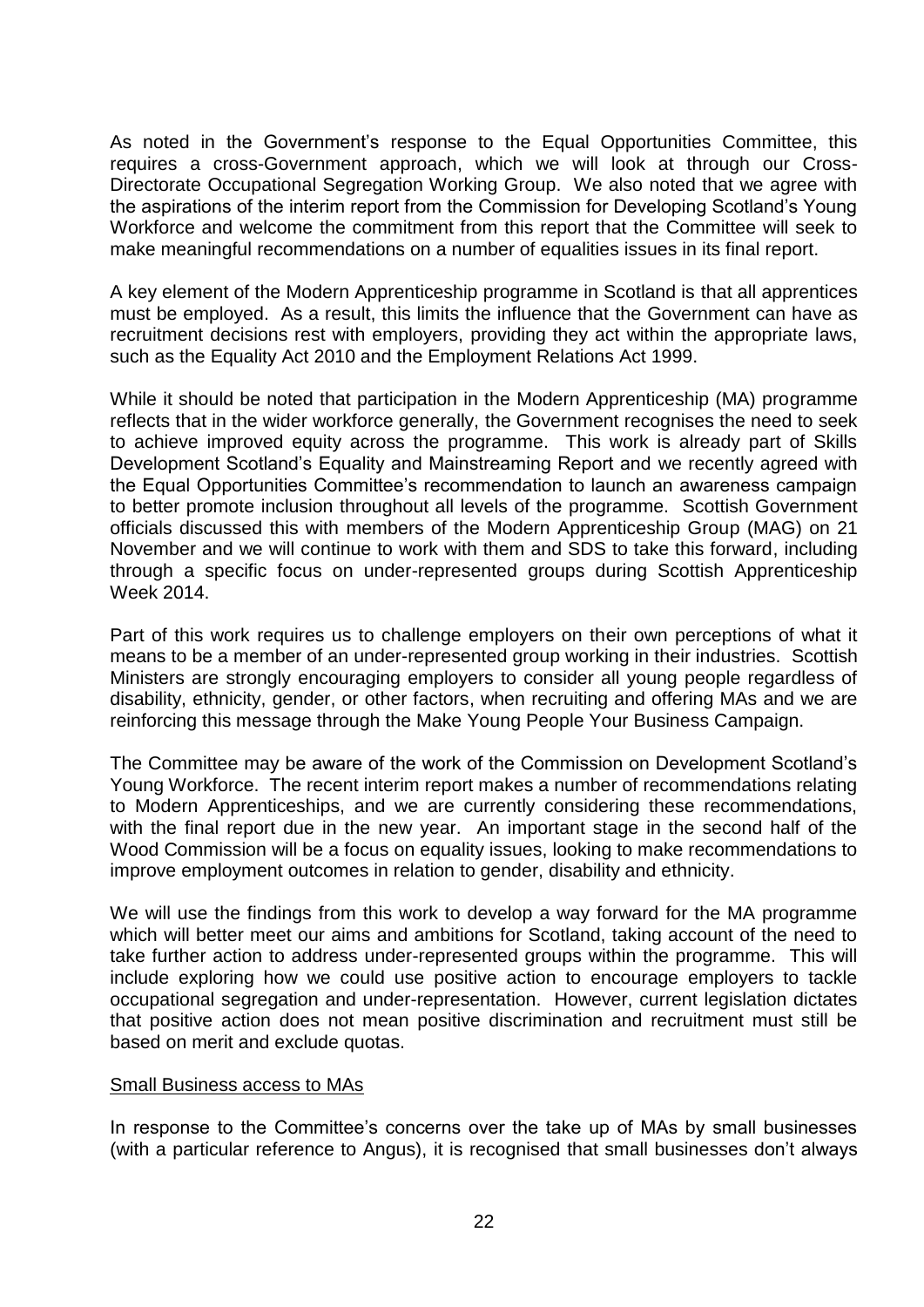have the same capacity to offer opportunities to young people in the same way as larger businesses do.

The Government is developing pilots to offer shared apprenticeships to make it easier for small businesses to take on an apprentice and also allow small businesses to share an apprentice, enabling more to offer apprenticeship opportunities to young Scots.

In addition, we are also making it easier for small businesses to take on a young person, including to undertake a Modern Apprenticeship, through the targeted employer recruitment incentive and the Youth Employment Scotland Fund.

## **199. The Committee asks if, and how, the four principles of financial scrutiny inform the Government's approach to improving employability especially given the potential £1 billion annual cost of NEETs in Scotland.**

As noted elsewhere in this response, the fundamental principles of financial scrutiny are embedded in Scottish Government processes and procedures

A large proportion of employability and skills provision is funded by Scottish Government via the Scottish Funding Council (SFC) and Skills Development Scotland (SDS). All public bodies, including SDS and the SFC, are subject to the same requirements of the SPFM, and the specific financial controls set out in their individual Framework Documents. Those requirements provide the basis for the financial reporting and monitoring processes which ensure oversight of the management and use of any money public bodies receive from the Scottish Government, in order to support Ministers. Through these and other processes, the effectiveness of expenditure on employability programmes funded via public bodies is reviewed.

In addition, various employability programmes are grant funded directly via Employability and Skills Division level 4 budgets. All such grant funding must adhere to Scottish Government Finance processes and procedures as set out in the SPFM. The Grant checklist within our guidance ensures that all grant funding, allocated to external delivery partners, is based on the 4 fundamental principles.

By way of example, over £5m has been provided in 2013-14 for local authorities to coordinate local delivery of Opportunities for All (building on previous 16+ Learning Choices and Activity Agreement funding). Grants are paid under the Educational Development Research and Services (Scotland) Grant Regulations 1999, Section 2, and recipients are required to provide a quarterly profile of expenditure of the grant before commencement of the projects. Grant is then payable quarterly on receipt of grant claims but only when accompanied by a progress report, giving evidence on the development and delivery of the project, including delivery of agreed outcomes.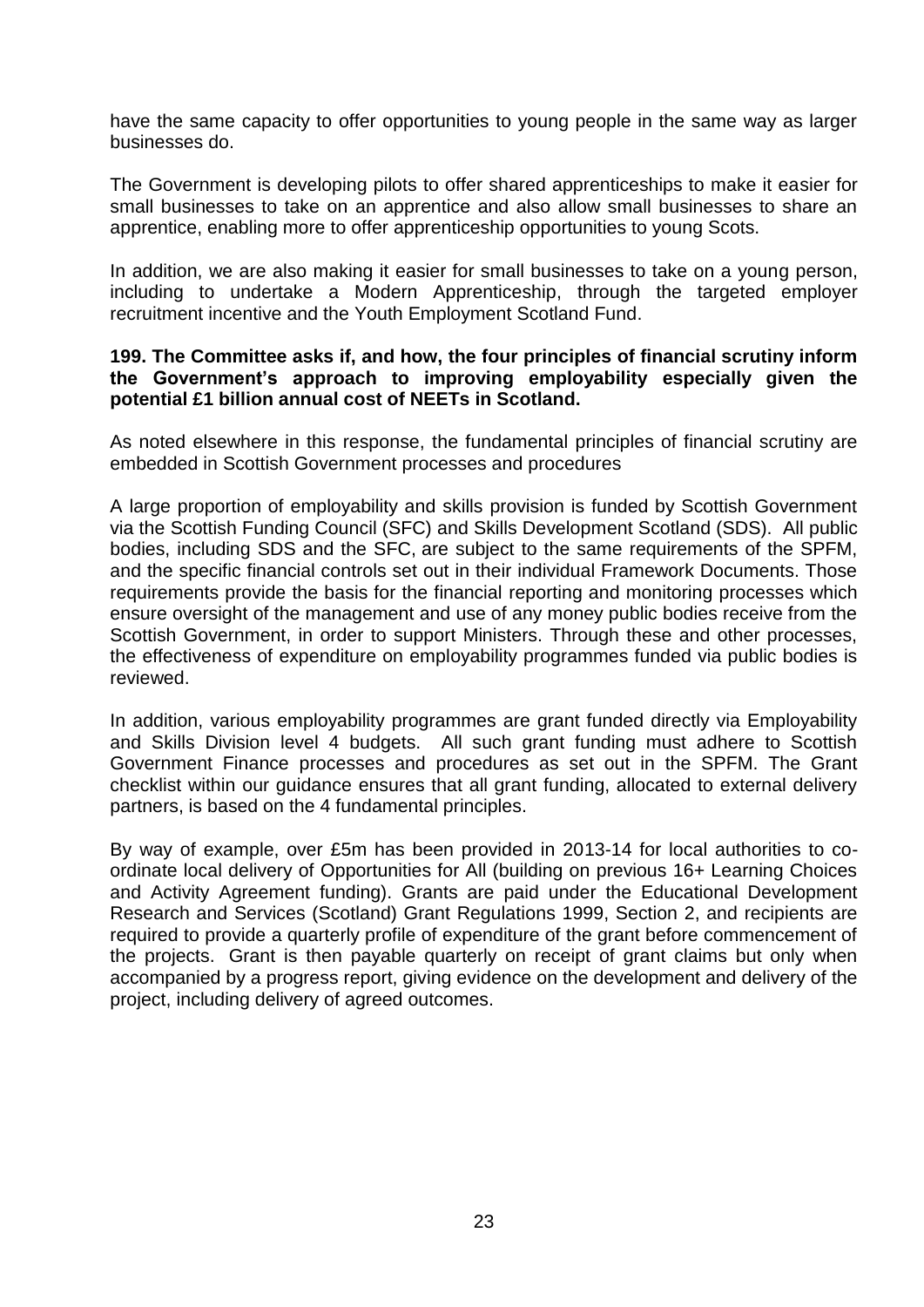# **EQUALITIES**

# **Welfare Reform**

## **216. The Committee welcomes the additional money to alleviate the impact of the welfare reforms but believes that it is important that the Government sets out the funding arrangements as part of the draft budget process.**

In the Draft Budget, the Scottish Government provided a breakdown of welfare mitigation spending which amounts to £68 million in each of the next two years, including the Scottish Welfare Fund of £33 million and Council Tax Benefit successor arrangements of £23 million. We also set out the funding we are providing for organisations who provide advice and support to those affected by welfare reforms. This includes £2.5 million across 2013-14 and 2014-15 for Citizens Advice Scotland and £5.1 million for the new Making Advice Work grant funding programme. In addition, we will provide £20 million in 2013-14 to provide help for those affected by the 'bedroom tax'. Since the publication of the Draft Budget we have announced that we will also provide up to £20 million again in 2014-15. This means that our current and planned spending will invest at least £244 million over the period 2013-14 to 2015-16 to limit the damage of the UK Government's welfare policies on Scotland.

## **217. The Committee would welcome a short summary of the financial impacts which the welfare reforms are having on the Scottish budget.**

The Scottish Government has outlined in the Draft Budget that our analysis shows that the UK Government's reforms could reduce benefit expenditure in Scotland by over £4.5 billion by 2015. We continue to develop our analysis of the reforms and the impact on people and services in Scotland and will continue to report on the impacts, including where possible the financial impacts, within our Annual Report to the Scottish Parliament.

## **Fuel Poverty**

## **220. The Committee asks the Government to provide an update on the progress in meeting the statutory requirement to eradicate fuel poverty as far as is reasonably practicable by 2016 including details of how this is reflected in the NPF.**

The latest Scottish House Condition Survey highlights that in mid-2012, 27.1 % of Scottish Households were fuel poor. This represents a drop of 3.4 per cent compared to October 2011. Improved energy efficiency contributed to two-thirds of the reported decline. The Scottish Government will spend nearly a quarter of a billion pounds over the period 2013/14 to 2015/16 on further initiatives. This increase in funding is a reflection of the importance the Government places on its target to eradicate Fuel Poverty, as far is reasonably practicable, by 2016.

Our funding programmes are designed specifically to lever in additional investment from major energy companies to tackle fuel poverty, reduce carbon emissions and support jobs. However, we believe that we need the full powers of independence to tackle all the causes of fuel poverty. If elected in an independent Scotland, the Government has indicated that it would move the costs that are associated with the energy companies obligation and the warm home discount from levies on consumer bills to central resources. That would cut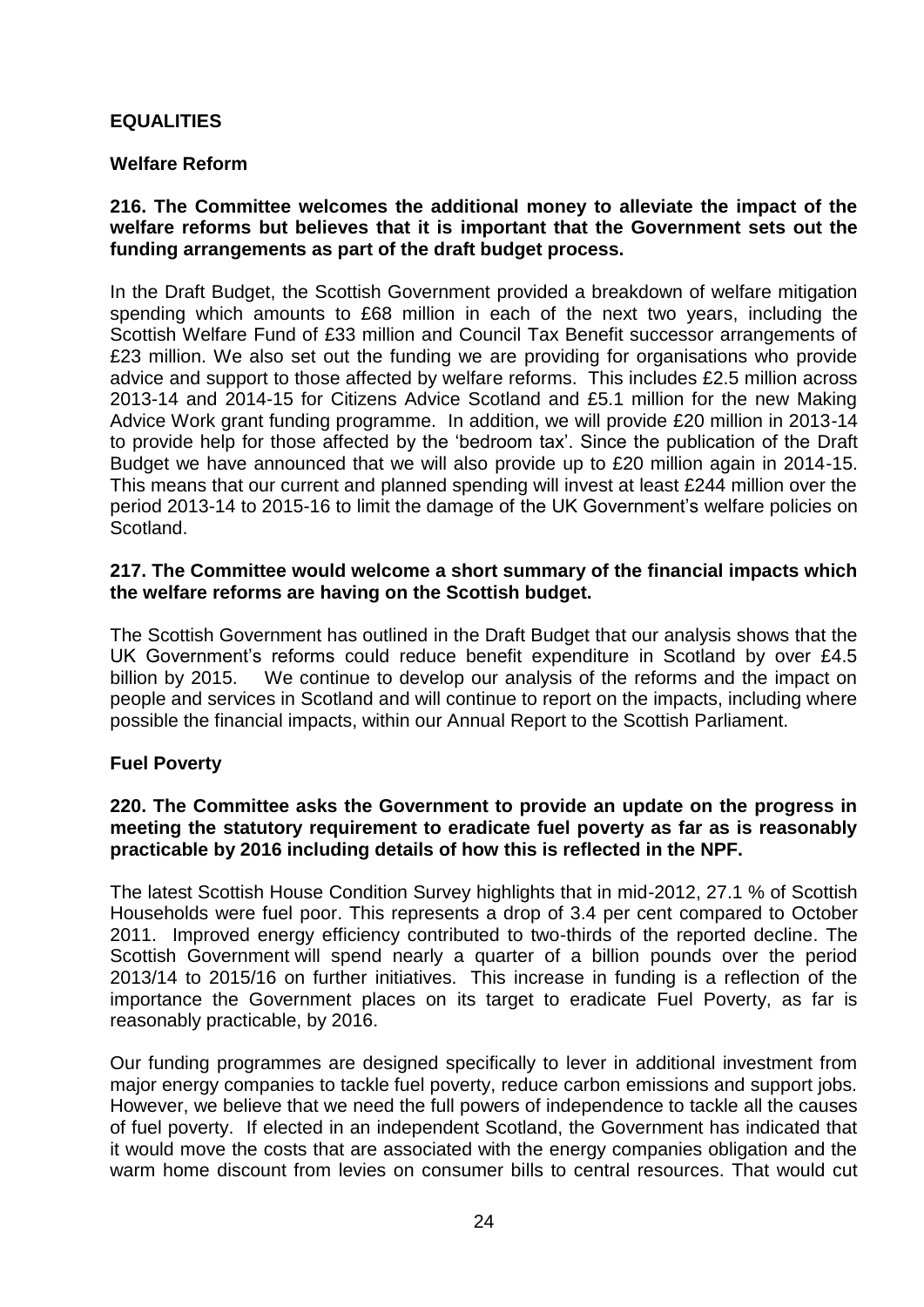energy bills by roughly £70 a year and would allow for a new means of funding and delivering energy efficiency improvements to Scottish homes that would be fairer and better suited to Scottish circumstances and needs.

## **221. The Committee also requests the agreed update on the detailed level of funding being provided by the energy companies and supports the recommendation of the EET Committee that future draft budget documents include this information alongside the climate change level 4 figures.**

The Scottish Government has committed to provide investment of £200m per annum to improve the energy efficiency of housing, tackle fuel poverty and reduce emissions, in line with the recommendations of the Energy, Enterprise and Tourism Committee. This is currently planned to be met through the Home Energy Efficiency Programmes for Scotland (HEEPS), which in 2013-14 combines £74m Scottish Government funding with an estimated £120m energy company funding through the Energy Company Obligation (ECO). Once final spend for the first year is known (after September 2014), and taking account of the UK Government's recently announced plans following their review of social and environmental programmes, we will provide the Committee with a detailed funding breakdown. On the 5<sup>th</sup> December, the UK Government announced substantial changes to ECO. We are currently working to clarify the implications of the proposed changes on Scottish Government programmes to ensure that the impact on Scottish households is minimised.

# **CLIMATE CHANGE TARGETS**

## **229. The Committee would welcome further details on the acknowledgement by the Minister for Environment and Climate Change that a "renewed effort" is required to meet the statutory climate changes targets.**

The slow progress of EU and wider international negotiations on climate change is disappointing. The Scottish Government will continue to work with partners to press the case for greater and faster action. Such external factors impact on Scotland whether we like it or not. Our ambition is undiminished and we are determined to achieve our climate change goals in a balanced and cost-effective way which, fundamentally, must be fair for the people of Scotland.

## **230. The Committee supports the view of the RACCE Committee that "funding information for climate change mitigation measures should be published alongside publication of the draft budget."**

To help Parliamentary committees' scrutiny of the draft Budget for 2014-15, the Government published in October 2013 a summary of the principal lines within the Scottish Government's budget and spending plans which support the delivery of measures to reduce greenhouse gas emissions.

## <http://www.scotland.gov.uk/Topics/Environment/climatechange/draftbudget2014-15>